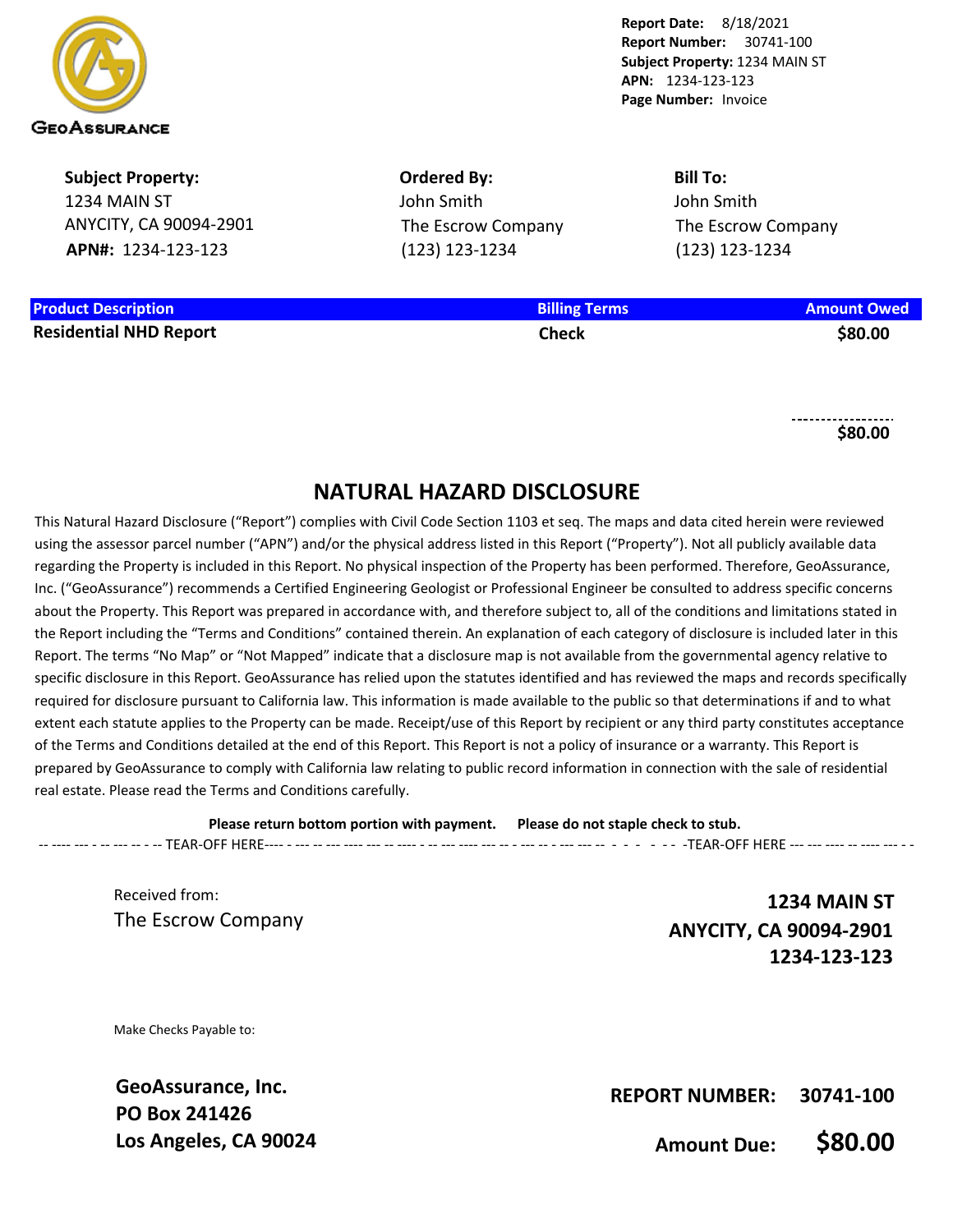

# **AB 38 NOTICE - WHAT YOU NEED TO DO NEXT**

This property is located IN either a State and/or Local **High or Very High Fire Hazard Zone** and may qualify for AB 38 Disclosures. Please consult the Summary Page of this report (page 2), which indicates the specific fire zones. If the home was built prior to January 1st, 2010 it qualifies for C.A.R. Form FHDS. The property also may require a Defensible Space Inspection and certificate.

> To request a Defensible Space Inspection from Cal Fire visit: <https://survey123.arcgis.com/share/e659f03a6e8447af8663e42cf48f60fd>



For more information on Defensible Space visit: <https://www.fire.ca.gov/dspace>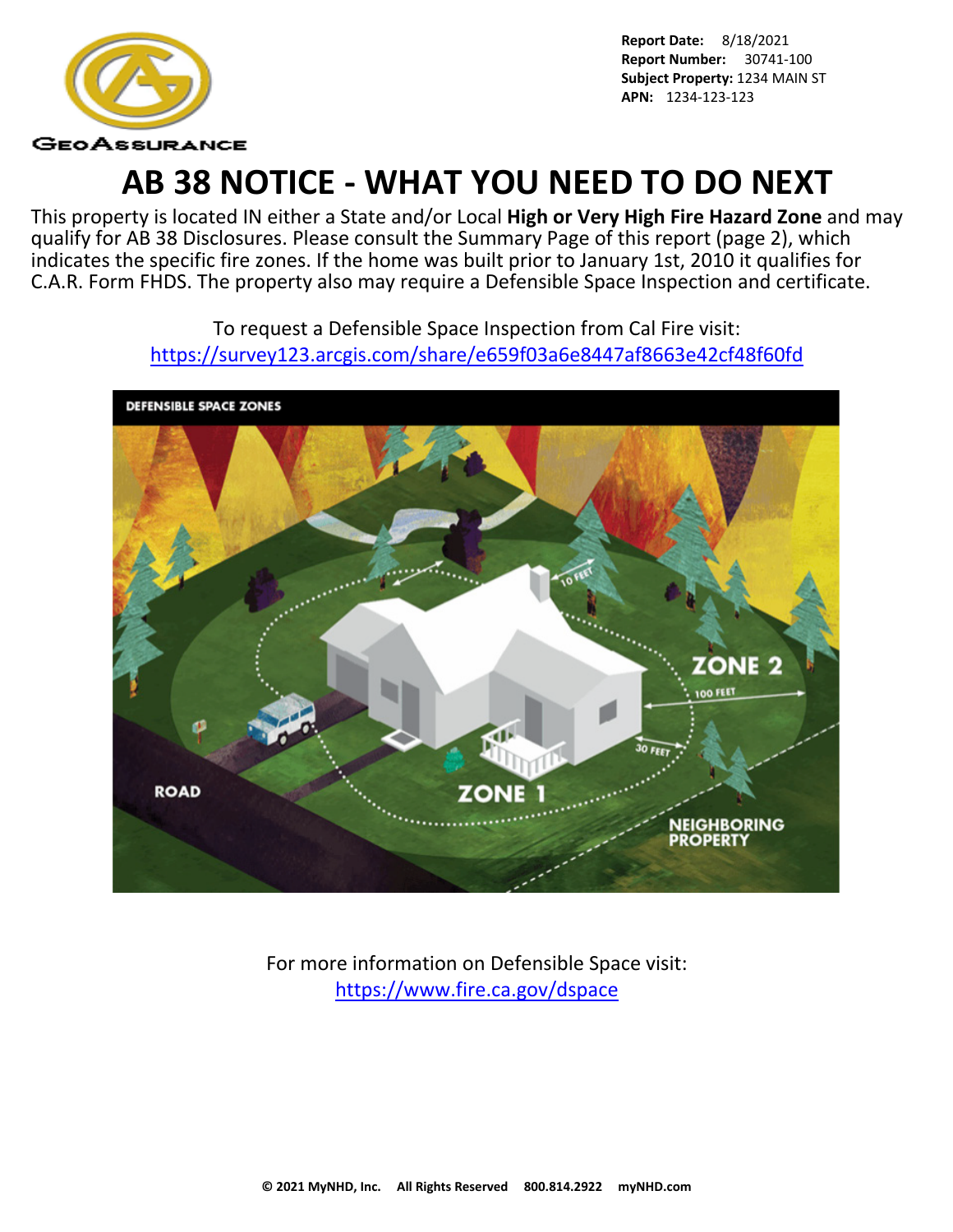

#### **GEOASSURANCE**

#### **NATURAL HAZARD DISCLOSURE STATEMENT**

**NOTICE: This acknowledgement page does not represent the entire natural hazard disclosure report issued by GeoAssurance. Buyer acknowledges receipt of the entire NHD report and agrees to be bound by the terms and conditions thereof.**

#### APN: 1234-123-123 ADDRESS: 1234 MAIN ST ANYCITY, CA 90094-2901

The transferor and his or her agent(s) or a third-party consultant disclose the following information with the knowledge that even though this is not a warranty, prospective transferees may rely on this information in deciding whether and on what terms to purchase the subject property. Transferor hereby authorizes any agent(s) representing any principal(s) in this action to provide a copy of this statement to any person or entity in connection with any actual or anticipated sale of the property.

The following are representations made by the transferor and his or her agent(s) based on their knowledge and maps drawn by the state and federal governments. This information is a disclosure and is not intended to be part of any contract between the transferee and transferor.

#### **THIS REAL PROPERTY LIES WITHIN THE FOLLOWING HAZARDOUS AREA(S):**

**A SPECIAL FLOOD HAZARD AREA** (Any type Zone "A" or "V")designated by the Federal Emergency Management Agency.

Yes X No 2011 Information is not available from local jurisdiction

**AN AREA OF POTENTIAL FLOODING** shown on a dam failure inundation map pursuant to Section 8589.5 of the Government Code.

Yes X No 2011 Information is not available from local jurisdiction

**A VERY HIGH FIRE HAZARD SEVERITY ZONE** pursuant to Section 51178 or 51179 of the Government Code. The owner of this property is subject to the maintenance requirements of Section 51182 of the Government Code.

\_X\_ Yes \_\_\_ No

**A WILDLAND AREA THAT MAY CONTAIN SUBSTANTIAL FOREST FIRE RISKS AND HAZARDS** pursuant to Section 4125 of the Public Resources Code. The owner of this property is subject to the maintenance requirements of Section 4291 of the Public Resources Code. Additionally, it is not the state's responsibility to provide fire protection services to any building or structure located within the wildlands unless the Department of Forestry and Fire Protection has entered into a cooperative agreement with a Local agency for those purposes pursuant to Section 4142 of the Public Resources Code.

```
___ Yes ______<u>_X</u>__ No
```
**AN EARTHQUAKE FAULT ZONE** pursuant to Section 2622 of the Public Resources Code.

\_X\_ Yes \_\_\_ No

**A SEISMIC HAZARD ZONE** pursuant to Section 2696 of the Public Resources Code.

X Yes (Landslide Zone) \_\_\_ No \_\_\_\_ Map is not yet released by state

 $\underline{X}$  Yes (Liquefaction Zone) \_\_\_ No \_\_\_\_ Map is not yet released by state

**THESE HAZARDS MAY LIMIT YOUR ABILITY TO DEVELOP THE REAL PROPERTY TO OBTAIN INSURANCE, OR TO RECEIVE ASSISTANCE AFTER A DISASTER. THE MAPS ON WHICH THESE DISCLOSURES ARE BASED ESTIMATE WHERE NATURAL HAZARDS EXIST. THEY ARE NOT DEFINITIVE INDICATORS OF WHETHER OR NOT A PROPERTY WILL BE AFFECTED BY A NATURAL DISASTER. TRANSFEREE(S) AND TRANSFEROR(S) MAY WISH TO OBTAIN PROFESSIONAL ADVICE REGARDING THOSE HAZARDS AND OTHER HAZARDS THAT MAY AFFECT THE PROPERTY.**

| Signature of<br>Seller(s)  | Date | Signature of Seller(s) | Date |
|----------------------------|------|------------------------|------|
| Signature of<br>r Agent(s) | Date | Signature of Agent(s)  | Date |

#### **Check only one of the following:**

- Transferor(s) (Seller(s) and their agent(s) represent that the information herein is true and correct to the best of their knowledge as of the date signed by the transferor(s) and agent(s).
- X Transferor(s) (Seller(s) and their agent(s) acknowledge that they have exercised good faith in the selection of a third-party report provider as required in Civil Code Section 1103.7, and that the representations made in this Natural Hazard Disclosure Statement are based upon information provided by the independent third-party disclosure provider as a substituted disclosure pursuant to Civil Code Section 1103.4. Neither transferor(s) nor their agent(s) (1) has independently verified the information

contained in this statement and report or (2) is personally aware of any errors or inaccuracies in the information contained on the statement.

Transferee (Buyer) represents that he or she has read and understands this document. Pursuant to Civil Code Section 1103.8, the representations made in this Natural Hazard Disclosure Statement do not constitute all of the transferor's or agent's disclosure obligations in this transaction.

This statement was prepared by the following provider: **Third-Party Disclosure Provider(s) GeoAssurance, Inc. Date 8/18/2021**

There are other statutory disclosures, determinations and legal information in the Report. Refer to Report for these additional disclosures, determinations and legal information. With their signature below, Transferee(s) also acknowledge(s) they have received, read, and understand this document and the additional disclosures, determinations and legal information provided in this Report, in the tax disclosures (Mello-Roos and Special Assessments), in the Environmental Report (if ordered), and in the required notices and booklets/information regarding Environmental Hazards, Earthquake Safety, Home Energy Rating System, Lead-Based Paint and Mold, which booklets/ information are available at [https://GeoAssurance.com/booklets/combined\\_booklets\\_engl.pdf](https://GeoAssurance.com/booklets/combined_booklets_engl.pdf).

| $\sim$ $\sim$<br>Signature of Buyerle' | Date | of Buver(s) ؛<br>Signature of L | Dati |
|----------------------------------------|------|---------------------------------|------|
|----------------------------------------|------|---------------------------------|------|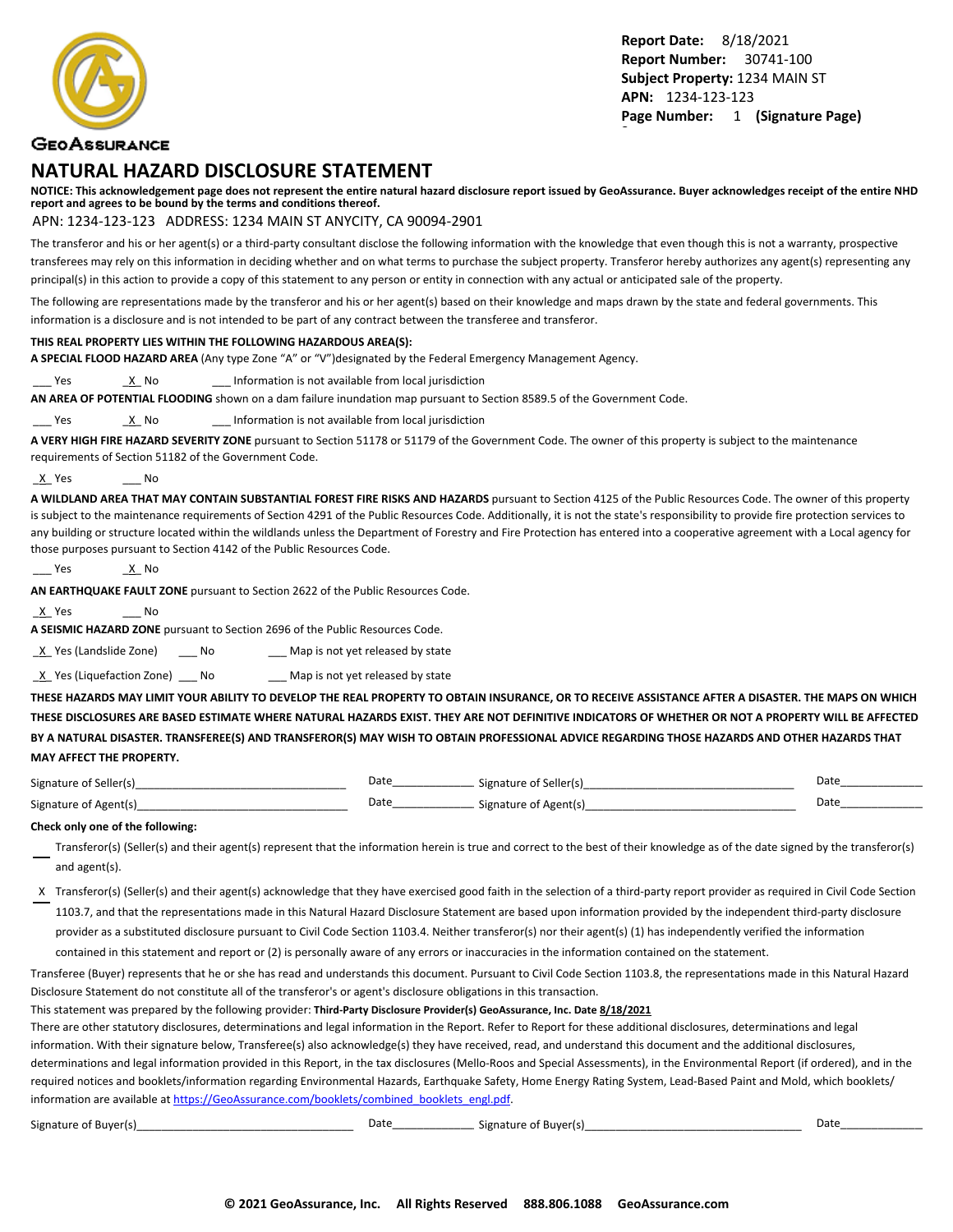



## **NATURAL HAZARD DISCLOSURE REPORT SUMMARY**

**Subject Property:** 1234 MAIN ST ANYCITY, CA 90094-2901

**APN:** 1234-123-123

| This property is located in/within:                                   | Yes                       | <b>No</b>               |                  | <b>Details:</b> |
|-----------------------------------------------------------------------|---------------------------|-------------------------|------------------|-----------------|
| A Special Flood Hazard Area                                           |                           | $\overline{\mathsf{x}}$ |                  | Page 3          |
| An Area of Potential Flooding Due to Dam Inundation                   |                           | $\overline{\mathsf{x}}$ |                  | Page 3          |
| A Very High Fire Hazard Severity Zone (AB 38)                         | Χ                         |                         |                  | Page 3          |
| A State of California Fire Responsibility Area (SRA)                  |                           | $\overline{\mathsf{x}}$ |                  | Page 3          |
| A High/Very High Fire Hazard Zone in the SRA                          |                           | $\overline{\mathsf{x}}$ |                  | Page 3          |
| An Earthquake Fault Zone                                              | $\overline{X}$            |                         |                  | Page 3          |
| A Landslide Seismic Hazard Zone                                       | $\overline{\mathsf{X}}$   |                         |                  | Page 4          |
| A Liquefaction Seismic Hazard Zone                                    | $\overline{\mathsf{x}}$   |                         |                  | Page 4          |
| 1 Mile of a Former Military Ordnance Site                             |                           | $\overline{\mathsf{x}}$ |                  | Page 4          |
| 1 Mile of a Commercial/Industrial Use Zone                            |                           | $\overline{\mathsf{x}}$ |                  | Page 4          |
| 2 Miles of FAA Approved Landing Facility                              | $\overline{X}$            |                         |                  | Page 4          |
| An Airport Influence Area                                             |                           | $\overline{\mathsf{x}}$ |                  | Page 4          |
| <b>Tsunami Inundation Hazard</b>                                      |                           | $\overline{\mathsf{x}}$ |                  | Page 4          |
| Right to Farm/Important Farmland                                      |                           | $\overline{\mathsf{x}}$ |                  | Page 5          |
| A Naturally Occurring Asbestos Area                                   |                           | $\overline{\mathsf{x}}$ |                  | Page 5          |
| <b>Critical Habitats</b>                                              |                           | $\overline{\mathsf{X}}$ |                  | Page 5          |
| 1 Mile of a Mining Operation                                          |                           | $\overline{\mathsf{x}}$ |                  | Page 5          |
| <b>Abandoned Mines</b>                                                |                           | $\overline{\mathsf{x}}$ |                  | Page 6          |
| A Petrochemical Complex Area                                          |                           | $\overline{\mathsf{x}}$ |                  | Page 7          |
| A Methane Gas Zone                                                    |                           | $\overline{X}$          |                  | Page 7          |
| Gas and Hazardous Liquid Transmission Pipelines                       |                           | Included                |                  | Page 7          |
| City/County Hazard Disclosures                                        | $\boldsymbol{\mathsf{X}}$ |                         | Fire, Earthquake | Page 8, 9       |
| Supplemental Fire Hazard Severity Zone (AB 38)                        | $\overline{X}$            |                         | Very High        | Page 8, 9       |
| A Mello-Roos Community Facility District                              | $\overline{\mathsf{X}}$   |                         |                  | Page 10         |
| A Special Tax Assessment District                                     | $\overline{X}$            |                         |                  | Page 11         |
| Property Tax Breakdown/Tax Calculator                                 |                           | Included                |                  | Page 12, 13     |
| Notice of Supplemental Property Tax Bill/Transfer Tax Disclosure      |                           | Included                |                  | Page 14         |
| Notice of Database Disclosure/Duct Sealing Requirements               |                           | Included                |                  | Page 16         |
| <b>Contaminated Water Advisory</b>                                    |                           | Included                |                  | Page 16         |
| Notice of Energy Efficiency Standards/Tax Credit Advisory             |                           | Included                |                  | Page 17         |
| Notice of Williamson Act                                              |                           | Included                |                  | Page 17         |
| Mold Addendum                                                         |                           | Included                |                  | Page 18         |
| Notice of Methamphetamine Contamination                               |                           | Included                |                  | Page 18         |
| Notice of Abandoned Water Wells and Oil/Gas Wells                     |                           | Included                |                  | Page 18         |
| Notice of Naturally Occurring Asbestos / Radon Gas Advisory           |                           | Included                |                  | Page 19         |
| Notice of Abandoned Mines Advisory                                    |                           | Included                |                  | Page 19         |
| <b>Wood-Burning Heater Advisory</b><br>Notice of Terms and Conditions |                           | Included                |                  | Page 19         |
|                                                                       |                           | Included                |                  | Page 20         |

**This Report Summary merely summarizes the research results contained in this full GeoAssurance Report, and does not, in any way, reduce or eliminate the need to read the Report in its entirety. Please verify the street address and APN for accuracy.**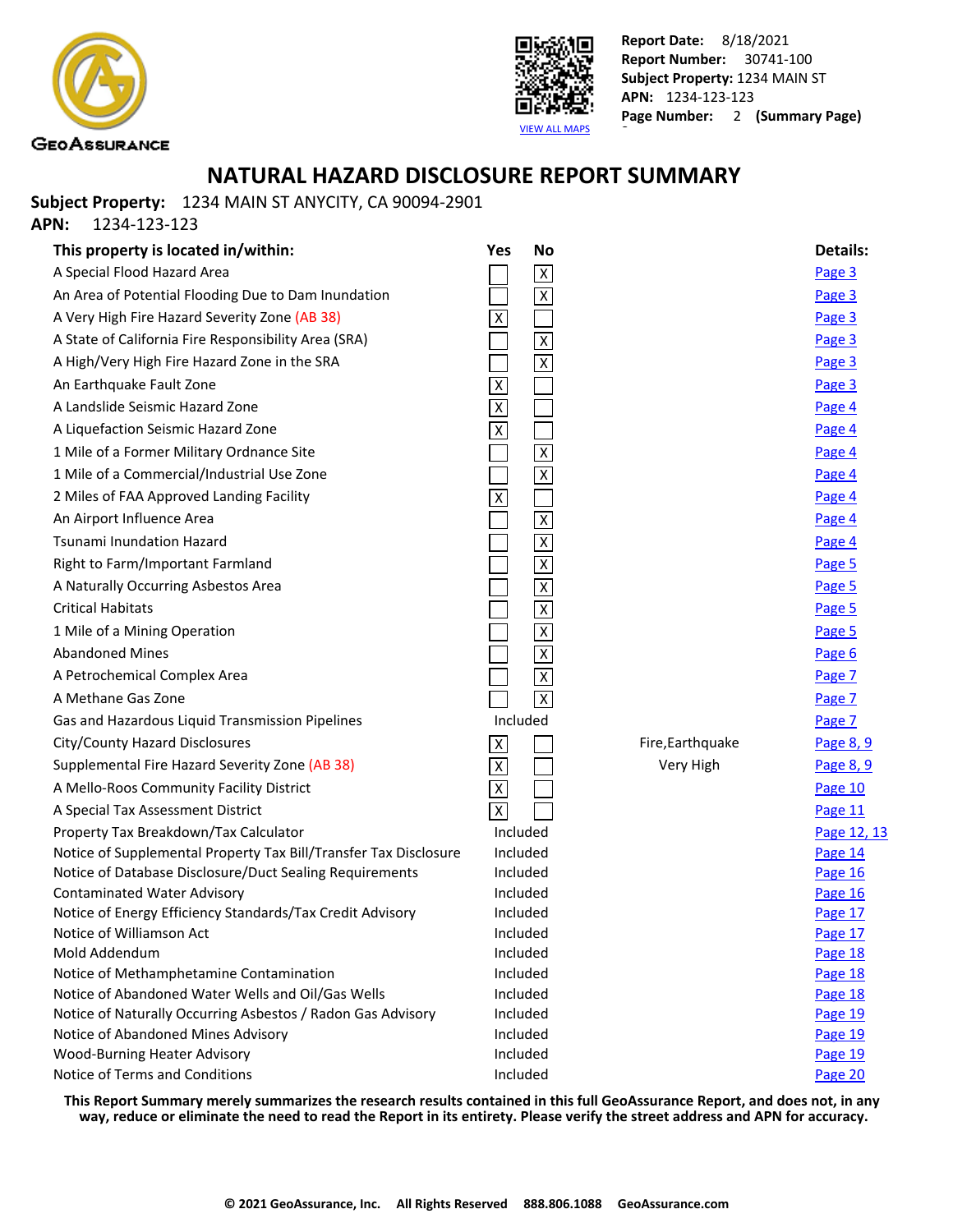<span id="page-4-0"></span>

### **EXPLANATIONS AND NOTICES**

#### **SPECIAL FLOOD HAZARD AREAS**

### SUBJECT PROPERTY **15 X IS NOT** LOCATED IN A SPECIAL FLOOD HAZARD AREA

Special Flood Hazard Areas have been mapped by the Federal Emergency Management Agency (FEMA) on their Flood Rate Insurance maps. Special Flood Hazard Areas are located with the 100-year flood plain and are designated as either Zone A (Inland area) or Zone V (Coastal areas). Flood insurance is required by lenders for properties located within a Zone A or Zone V.FEMA periodically removes a property or a group of properties from a Special Flood Hazard Area based on information provided by cities, counties, or homeowners. The revised status of the property or properties is provided in a Letter of Map Amendment (LOMA) or in a Letter of Map Revision (LOMR). A search for a specific LOMA or LOMR is outside the scope of this report. Please visit www.fema.gov to search for a specific LOMA or LOMR.

Irrespective of the FEMA Flood Cert. determination as to whether the structure or property have been removed from the Special Flood Hazard Area, the property may be subject to limitations on development due to concerns over potential flooding. If there are concerns relative to the viability of potential development on the subject property an inquiry should be made with the local building and safety department.

### **AREAS OF POTENTIAL FLOODING FROM DAM FAILURES**

#### SUBJECT PROPERTY **IS X IS NOT** LOCATED IN A DAM INUNDATION ZONE

Maps have been prepared for most dams in the State of California that show the potential flooding areas due to dam failure. The maps are reviewed and approved by the California Office of Emergency Services. Local offices of emergency services have prepared evacuation plans in the areas affected by potential dam failure inundation.

#### **VERY HIGH FIRE HAZARD SEVERITY ZONES [View Map](https://www.geoassurance.com/hazardmaps/1295378/713458)** View Map

SUBJECT PROPERTY X **IS IS 15 NOT** LOCATED IN A VERY HIGH FIRE SEVERITY ZONE

Very High Fire Hazard Severity Zones have been mapped by the California Department of Forestry and Fire Protection to indicate area with increase fire risk. The Map by the California Department of Forestry and Fire Protection (CDF), dated January 2006, does not reflect changes made at the local level. Therefore, the CDF recommends verifying status with the local fire department. Brush clearing and other fire defense improvements are required for properties located in Very High Fire Hazard Severity Zones. Please contact the local fire department for fire defense and maintenance requirements.

### **STATE OF CALIFORNIA FIRE RESPONSIBILITY AREA**

| SUBJECT PROPERTY $\Box$ IS $\overline{X}$ IS NOT LOCATED IN A STATE FIRE RESPONSIBILITY AREA                          |  |
|-----------------------------------------------------------------------------------------------------------------------|--|
| SUBJECT PROPERTY $\Box$ IS $\overline{X}$ IS NOT LOCATED IN A HIGH/VERY HIGH FIRE HAZARD ZONE PER 2007/8 SRA ZONE MAP |  |
|                                                                                                                       |  |

Wildland areas that may contain substantial forest fire risk and hazards have been mapped by the California Department of Forestry and Fire Protection to indicate areas with increased fire risk. These areas are also known as State Fire Responsibility Areas because the State of California has primary responsibility for fire prevention and suppression. In addition, the property owner may be responsible for structure protection and is responsible for brush clearing and other fire defense improvements. Please contact the county fire department for fire defense and maintenance requirements. If subject property is in a High/Very High Fire Hazard Zone per 2007/8 SRA zone map, the State may not have fire fighting responsibility. Please check with your local fire authority.

#### **ALQUIST-PRIOLO EARTHQUAKE FAULT ZONES [View Map](https://www.geoassurance.com/hazardmaps/1295379/713458)** SUBJECT PROPERTY  $\boxed{\chi}$  **IS**  $\boxed{\phantom{0}}$  **IS NOT** LOCATED IN AN ALQUIST-PRIOLO FAULT ZONE

The purpose of the Alquist-Priolo Earthquake Fault Zoning Act is to regulate development near active faults in order to mitigate hazards associated with ground rupture. The State Geologist through the California Geological Survey has provided maps that show specific zones around active faults. Development of a property located within an Earthquake Fault Zone will likely require a fault study by State-licensed geologist. The determination made in this report does not indicate whether or not an active fault is located on the subject property and is not a substitute for a fault study by a State Licensed geologist.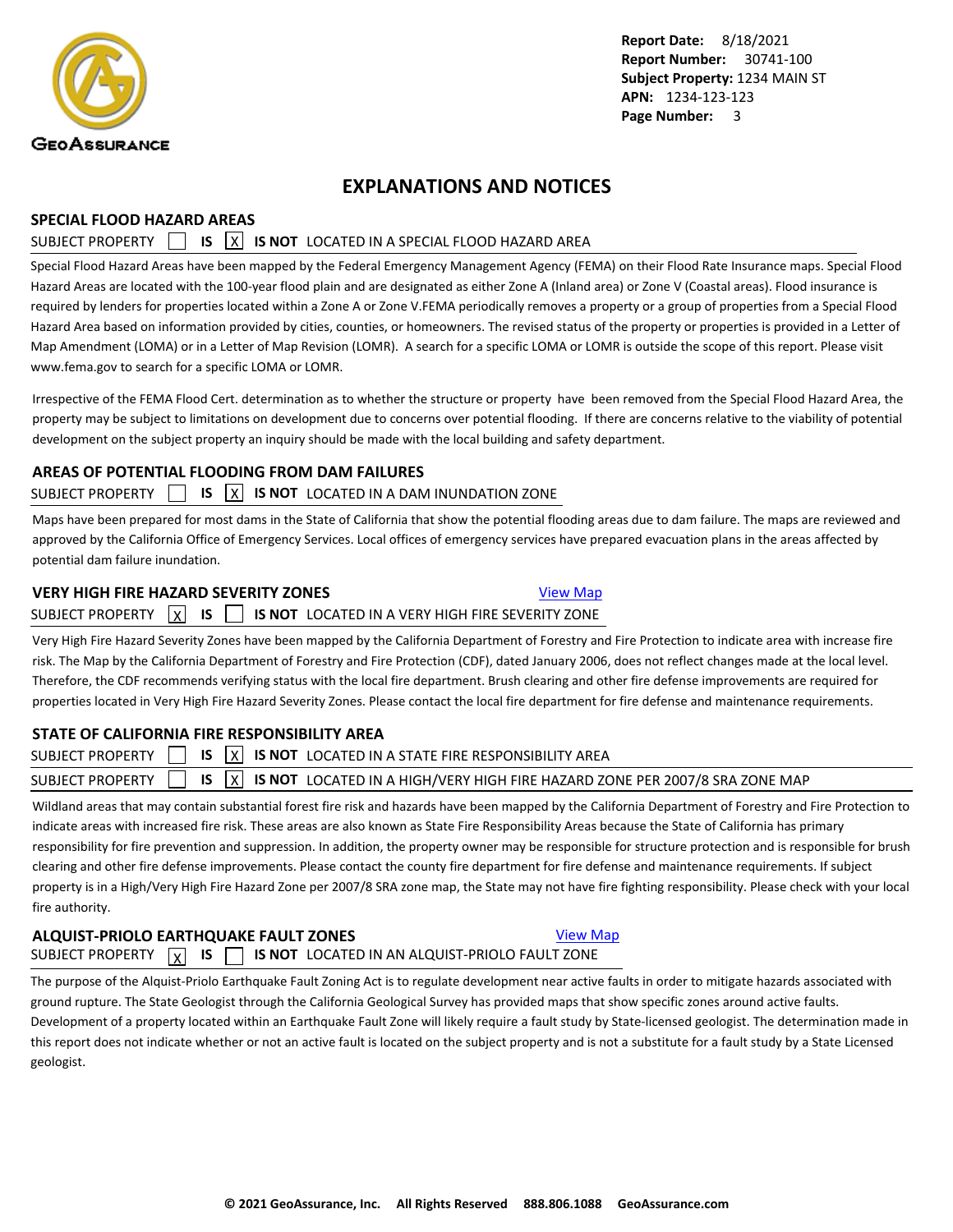<span id="page-5-0"></span>

| SEISMIC HAZARD ZONES | View Map:<br>Landslide                                                                                   | Liquefaction                  |
|----------------------|----------------------------------------------------------------------------------------------------------|-------------------------------|
|                      | SUBJECT PROPERTY $\boxed{x}$ is $\boxed{\phantom{x}}$ is not located in a landslide hazard zone          | MAP NOT YET RELEASED BY STATE |
|                      | SUBJECT PROPERTY $\boxed{\chi}$ is $\boxed{\phantom{\chi}}$ is not located in a liquefaction hazard zone | MAP NOT YET RELEASED BY STATE |

The purpose of the Seismic Hazards Mapping Act is to regulate development in areas determined to have increased risk of the seismic hazards of liquefaction and earthquake-induced land sliding. The California Geological Survey provides maps delineating liquefaction hazard zones and earthquakeinduced landslide hazard zones. Although not all areas of the state have been mapped, the California Geological Survey is currently mapping additional areas. Liquefaction is a seismic hazard in which sediments below the water table lose strength as a result of strong earthquake ground shaking. Saturated soils comprised of sands and silts that are within 40 feet of the ground surface have a higher potential for liquefaction. Liquefaction is a rare, but real phenomenon that can result in damage to structures.

#### **FORMER MILITARY ORDNANCE SITE DISCLOSURE**

|  |  |  |  |  | SUBJECT PROPERTY $\Box$ IS $\overline{X}$ IS NOT WITHIN 1 MILE OF A KNOWN FORMER MILITARY ORDNANCE SITE |
|--|--|--|--|--|---------------------------------------------------------------------------------------------------------|
|--|--|--|--|--|---------------------------------------------------------------------------------------------------------|

Military Ordnance sites are areas that were previously used for military training and that may contain unexploded munitions or other hazardous materials. Sites closed prior to 1989 are part of the Formerly Used Defense Sites database maintained by the United States Department of Defense. Current military bases or those closed after 1989 are not a part of the Formerly Used Defense Sites database.

#### **COMMERCIAL/INDUSTRIAL DISCLOSURE**

| SUBJECT PROPERTY $\Box$ IS $\boxed{\chi}$ IS NOT LOCATED WITHIN 1 MILE OF A PROPERTY ZONED FOR COMMERCIAL/INDUSTRIAL USE |  |  |  |  |  |  |  |  |  |  |
|--------------------------------------------------------------------------------------------------------------------------|--|--|--|--|--|--|--|--|--|--|
|--------------------------------------------------------------------------------------------------------------------------|--|--|--|--|--|--|--|--|--|--|

The disclosure regarding the Subject Property's proximity to a zone or district allowing heavy commercial Industrial use zones is based upon currently available public records and excludes entirely agricultural properties. A physical inspection of the Subject Property has not been made. The calculation of the one-mile proximity measurement is based upon the distance between the Subject Property's street address and the street address of the next closet property allowing heavy commercial Industrial use. This is an actual knowledge disclosure required by the seller on the Transfer Disclosure Statement. There could be other nuisances not covered by this commercial industrial zoning.

#### **FAA APPROVED LANDING FACILITY [View Map](https://www.geoassurance.com/hazardmaps/1295384/713458) View Map** View Map

SUBJECT PROPERTY **X IS IS IS IS NOT** LOCATED WITHIN 2 MILES OF AN FAA APPROVED LANDING FACILITY

A search of data from the Federal Aviation Administration was made to determine if the property is located within two miles of a public/private FAA approved landing facility (i.e., an airport). Properties within proximity to airports/flight paths may experience airport noise and/or other nuisances. For more information please visit [https://www.faa.gov/airports/environmental/airport\\_noise/](https://www.faa.gov/airports/environmental/airport_noise/).

WEST HOLLYWOOD SHERIFF'S HELISTOP - Private 1.92

**Airport Name(s) Distance (in miles) from Subject Property**

### **AIRPORT INFLUENCE AREA "AIA"**

SUBJECT PROPERTY  $\Box$  **IS**  $\overline{X}$  **IS NOT** LOCATED IN AN AIRPORT INFLUENCE AREA "AIA"

An Airport Influence Area is determined and mapped by the local Airport Land Use Commission. A property with an Airport Influence Area may be subject to annoyances and inconveniences associated with proximity to airport operations. Concerns about an Airport Influence Area should be addressed to the local Airport Land Use Commission. Inclusion of private and military airports vary by county and may or may not be included in this disclosure report.

### **TSUNAMI INUNDATION HAZARD** SUBJECT PROPERTY  $\Box$  **IS**  $\overline{X}$  **IS NOT** LOCATED IN A TSUNAMI INUNDATION AREA

A tsunami is a sea wave typically generated by a submarine earthquake, but may be caused by an offshore landslide or volcanic action. A large offshore earthquake, typically a magnitude 7 or greater, may generate a tsunami. Properties located along the California coastline have a potential for inundation from a tsunami. Although early warning systems may provide sufficient warning from distant tsunamis, near-shore generated tsunamis may reach the coast in a matter of minutes. Therefore, homeowners should contact their local emergency management agency and become knowledgeable about tsunami warning signs and local evacuation plans.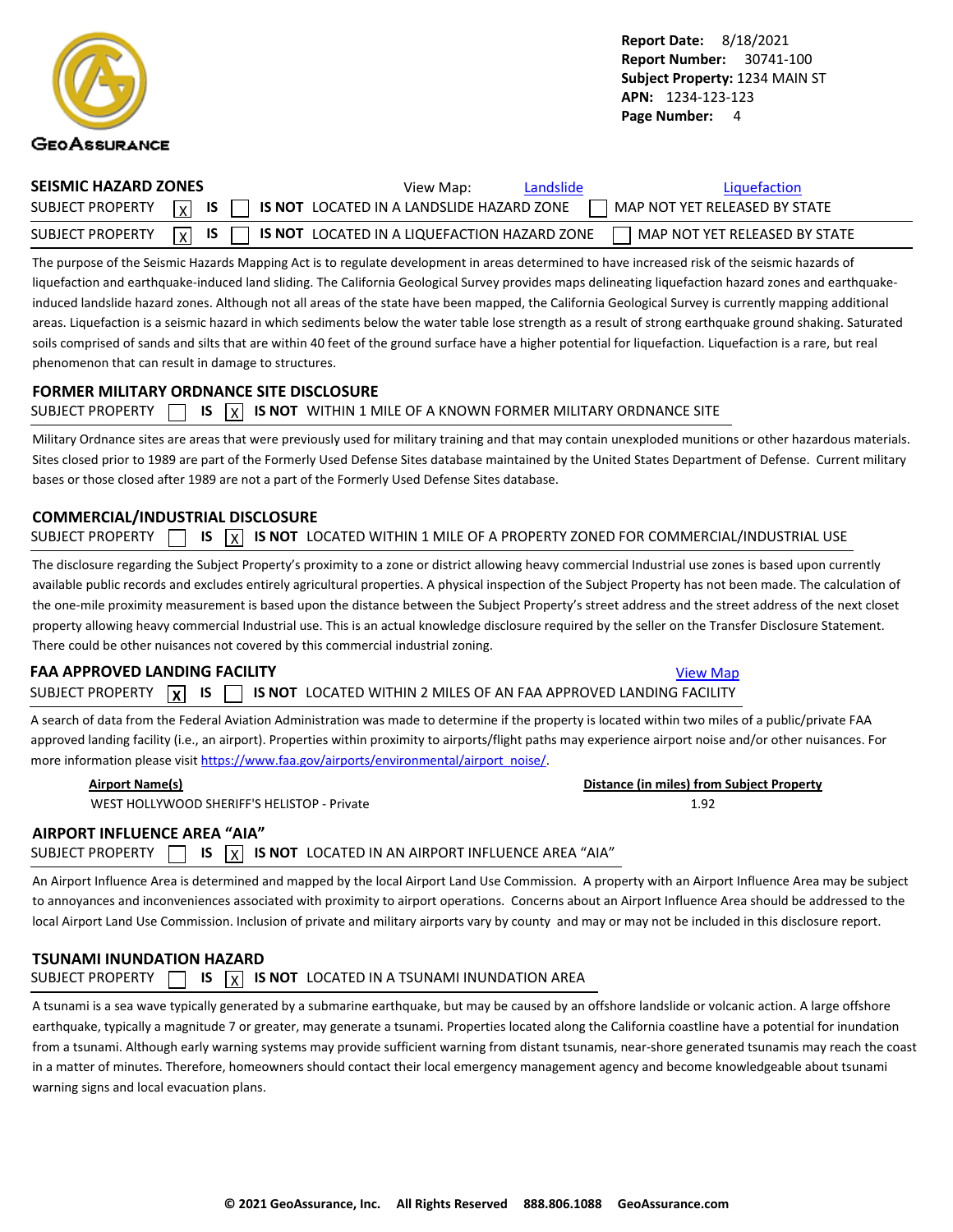<span id="page-6-0"></span>

#### **RIGHT TO FARM/IMPORTANT FARMLAND**

#### SUBJECT PROPERTY  $\Box$  **IS**  $\overline{X}$  **IS NOT** LOCATED WITHIN 1 MILE OF A FARM OR RANCH LAND

The search determines if the subject property is located within one mile of a property containing agricultural activity, operation or facility, or appurtenances thereof. These facilities may contain agricultural nuisances that may conflict with non-agricultural uses. Agricultural practices may include noise from farm equipment and machinery, dust, pesticides, and odors associated with animals, manure, and fertilizers.

#### **NATURALLY OCCURRING ASBESTOS**

#### SUBJECT PROPERTY  $\Box$  **IS**  $\overline{X}$  **IS NOT** LOCATED WITHIN AN AREA OF NATURALLY OCCURRING ASBESTOS

Asbestos refers to naturally-occurring fibrous minerals found throughout the State of California. Serpentine, an ultra-mafic rock, contains asbestos and is commonly found in the Sierra foothills, the Coast Ranges, and the Klamath Mountains. On residential properties, naturally-occurring asbestos sources are typically dust from unpaved roads or driveways. Paving the unpaved driveways or roads can help to reduce exposure to asbestos. For more information please visit the Air Resources Board of the California Environmental Protection Agency website:<http://www.arb.ca.gov/homepage.htm>.

#### **CRITICAL HABITATS**

SUBJECT PROPERTY **15 IS X IS NOT** LOCATED WITHIN AN AREA OF CRITICAL HABITATS

The Endangered Species Act establishes critical habitats for any species listed under the Act. A critical habitat is defined as a specific area within the geographical area occupied by the species at the time of listing, if the area contains physical or biological features essential to conservation. Those features may require special management considerations or protection even in areas outside their geographical area if the agency determines the area itself essential for conservation.

#### **MINING OPERATION**

SUBJECT PROPERTY  $\Box$  **IS**  $\overline{X}$  **IS NOT** LOCATED WITHIN 1 MILE OF A MINING OPERATION

If the property is located within one mile of a mine operation for which the mine owner or operator has reported mine location data to the Department of Conservation pursuant to Section 2207 of the Public Resources Code, the property may be subject to inconveniences resulting from mining operations. The impacts of these practices should be considered when such mining operations are present within one mile of the property.

Effective January 1, 2012 Senate Bill 110 amends Section 1103.4 of the Civil Code and requires disclosure if the subject property is within one mile of a mining operation. The widespread degradation of land and water resources caused by strip mining and the failure of the states to effectively regulate the industry resulted in the passage of the Surface Mining Control and Reclamation Act ("SMCRA") of 1977. The Office of Surface Mining ("OSM") was created in 1977 when Congress enacted the SMCRA Act. OSM works with the states and Indian Tribes to assure that citizens and the environment are protected during coal mining and that the land is restored to beneficial use when mining is finished. OSM and its partners are also responsible for reclaiming and restoring lands and water degraded by mining operations before 1977. For more information, please visit<https://www.conservation.ca.gov/dmr>.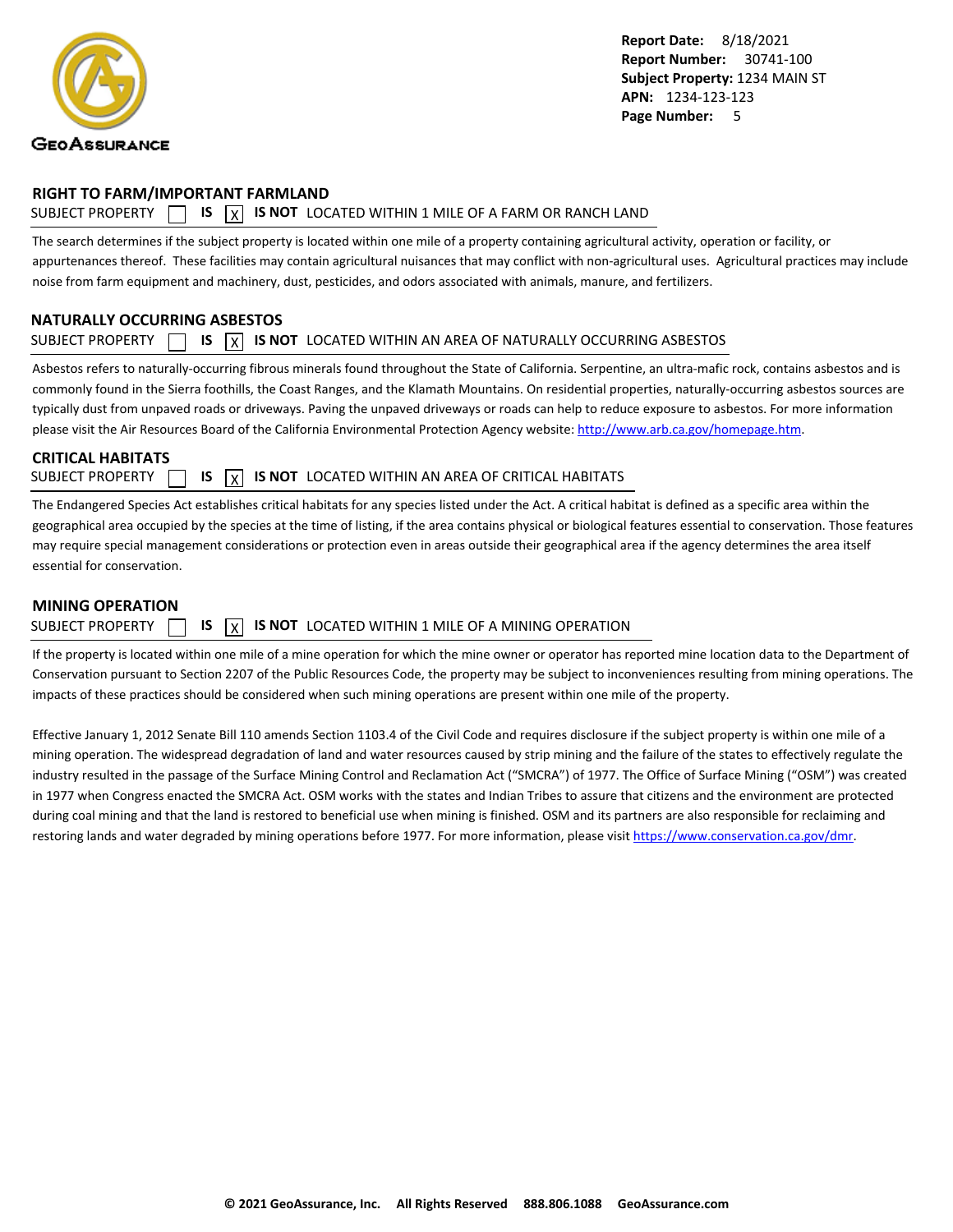<span id="page-7-0"></span>

#### **ABANDONED MINES**

SUBJECT PROPERTY  $\Box$  **IS**  $\overline{X}$  **IS NOT** LOCATED WITHIN 1 MILE OF AN ABANDONED MINE

According to the California Department of Conservation, Office of Mine Reclamation, since the Gold Rush of 1849, tens of thousands of mines have been dug in California. Many were abandoned when they became unproductive or unprofitable. The result is that California's landscape contains many thousands of abandoned mines, which can pose health, safety, or environmental hazards on and around the mine property. Mines can present serious physical safety hazards, such as open shafts or adits (mine tunnel), and they may create the potential to contaminate surface water, groundwater, or air quality. Some abandoned mines are such a massive problem as to earn a spot on the Federal Superfund Environmental Hazard list. The Abandoned Mine Lands Unit (AMLU) was created in 1997 to prepare a report to the governor and legislature on the "magnitude and scope" of the abandoned mine lands issue in California. An inventory of abandoned mines was accomplished, culminating in a report to the Governor and Legislature. Prior to that effort, the number of abandoned mines reported was based solely on legacy databases and ranged from a low of 7,000 to a high of 20,000 abandoned mines. AMLU estimates of the number of abandoned mines in California include the following:

• Approximately 165,000 mine features on more than 47,000 abandoned mine sites exist statewide.

 • More than 39,400 abandoned mines (84 percent of 47,000 sites) present physical safety hazards, and approximately 5,200 (11 percent) present environmental hazards.

• More than 62,000 abandoned mine features (38 percent of 165,000 features) are hazardous openings.

 • Federal lands contain approximately 67 percent of the abandoned mines in the State (primarily on Bureau of Land Management, National Park Service, and U.S. Forest Service property). Approximately 31 percent are on private lands, and about 2 percent are on State or local lands. No California law requires the disclosure of abandoned mines in a real estate transaction, unless the existence of an abandoned mine is within the actual knowledge of the Seller and is deemed to be a fact material to the transaction. The Office of Mine Reclamation (OMR) and the U.S. Geological Survey maintain a database of abandoned mines -- however, it is known to be incomplete and based on maps that are often decades out of date. Many mines are not mapped because they are on private land. The OMR warns that the State's abandoned mines database "should NOT be relied upon for...the obligations of sellers of real property and their disclosure obligations under California law." Parties with concerns about the existence or impact of abandoned mines in the vicinity of the property are advised to contact the State Office of Mine Reclamation at: [http://www.conservation.ca.gov/OMR](http://www.conservation.ca.gov/OMR") and/or the local Engineering, Planning or Building Departments in the county where the property is located. Known Abandoned Mine sites within 1 mile of the Property are listed below: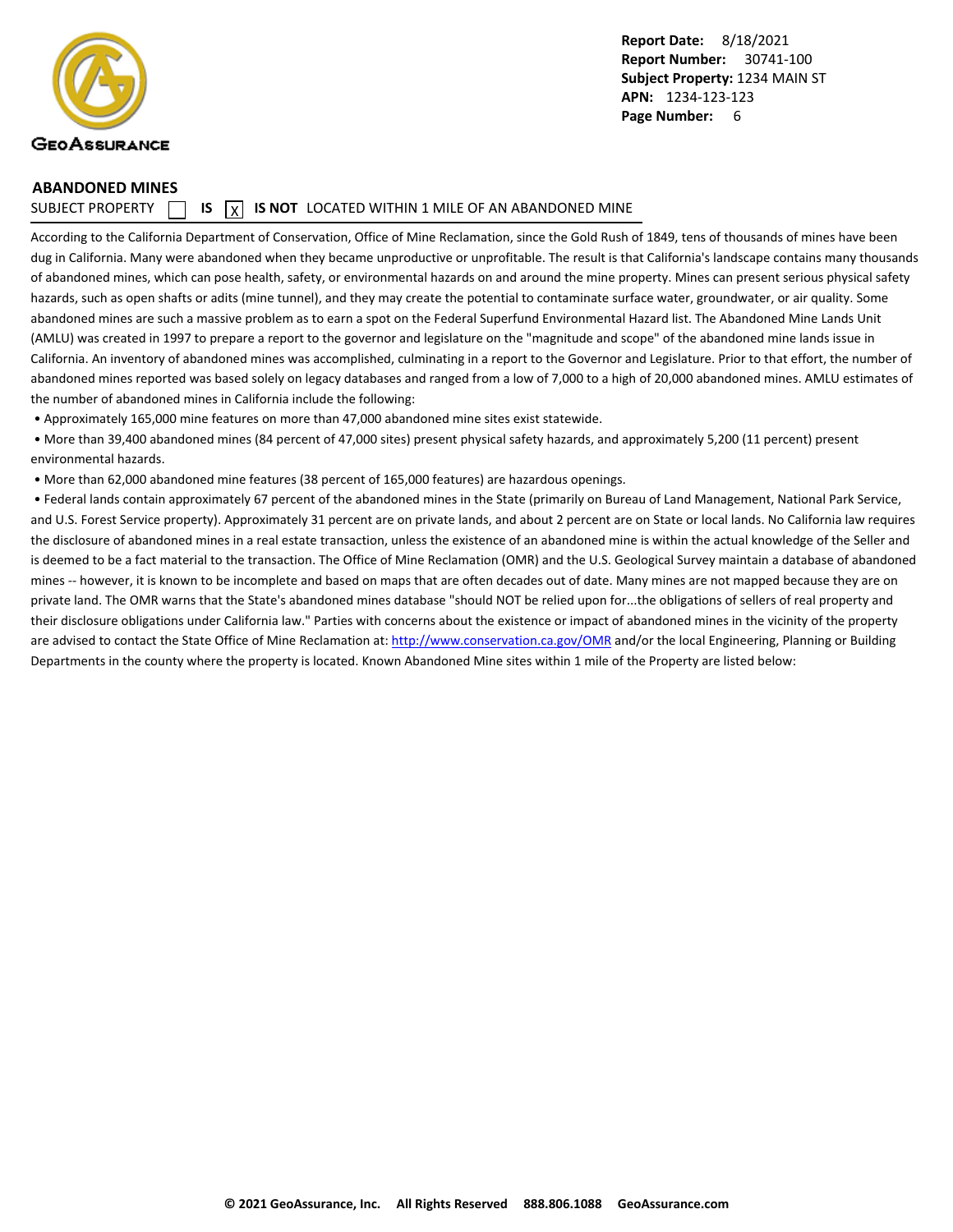<span id="page-8-0"></span>

#### **PETROCHEMICAL COMPLEX AREA (LA CITY ONLY)**

SUBJECT PROPERTY **IS** IS **INOT LOCATED IN A DESIGNATED PETROCHEMICAL AREA NOT MAPPED** 

Petrochemical complex areas may contain gas, oil, or other volatile materials from oil refineries or other oil production sites. Petrochemical complex areas have a higher potential from fires after earthquakes due to pipe line rupture. Petrochemical complex area determinations do not qualify as high fire hazards in reference to California Assembly Bill 38.

#### **Methane Gas Area (MethaneGas) - (Note - for LA and Orange County Only)**

| <b>SUBJECT PROPERTY</b> |  |  | $\sqrt{ }$ | <b>IS NOT</b> | LOCATED IN A DESIGNATED METHANE GAS AREA |  | <b>NOT MAPPED</b> |
|-------------------------|--|--|------------|---------------|------------------------------------------|--|-------------------|
|-------------------------|--|--|------------|---------------|------------------------------------------|--|-------------------|

Methane is a colorless, odorless gas with a wide distribution in nature, often occurring naturally as a part of natural gas in areas containing petroleum deposits. Properties located in a methane area may also be in proximity to other methane gas sources such as landfills, oil wells, oil fields, and underground gas storage facilities. Although natural methane gas is relatively harmless, high concentrations of it can be hazardous due to its highly combustible chemical composition, as well as its ability to displace oxygen. Migration of the gas into areas containing impermeable surfaces (i.e. concrete, pavement, basements, etc.) can trap the gas, resulting in the accumulation of high concentrations. Information available is based on data from the California Division of Oil, Gas and Geothermal Resources. Properties located in a methane zone may be required to undergo testing and mitigation requirements, and additional report requirements. If the property is found to be in a methane zone, GeoAssurance, Inc. recommends that the buyer contact the local Building and Safety Department or other applicable department to ascertain what previous measures might have been taken to properly vent the area and what considerations might apply regarding building permits or renovations.

For more information please see the following:

Los Angeles County

<https://dpw.lacounty.gov/epd/swims/onlineservices/methane-mitigation-standards.aspx>

City of Los Angeles <https://www.ladbs.org/services/core-services/plan-check-permit/methane-mitigation-standards>

City of Huntington Beach [https://www.huntingtonbeachca.gov/government/departments/fire/fire\\_prevention\\_code\\_enforcement/PetroChemProgram.cfm](https://www.huntingtonbeachca.gov/government/departments/fire/fire_prevention_code_enforcement/PetroChemProgram.cfm)

#### **NOTICE REGARDING GAS AND HAZARDOUS LIQUID TRANSMISSION PIPELINES**

This notice is being provided simply to inform you that information about the general location of gas and hazardous liquid transmission pipelines is available to the public via the National Pipeline Mapping System (NPMS) Internet Web site maintained by the United States Department of Transportation at [http://www.npms.phmsa.dot.gov//.](http://www.npms.phmsa.dot.gov/) To seek further information about possible transmission pipelines near the property, you may contact your local gas utility or other pipeline operators in the area. Contact information for pipeline operators is searchable by ZIP Code and county on the NPMS Internet Web site.

Upon delivery of the notice to the transferee of the real property, the seller or broker is not required to provide information in addition to that contained in the notice regarding gas and hazardous liquid transmission pipelines. The information in the notice shall be deemed to be adequate to inform the transferee about the existence of a statewide database of the locations of gas and hazardous liquid transmission pipelines and information from the database regarding those locations.

Nothing in this section shall alter any existing duty under any other statute or decisional law imposed upon the seller or broker, including, but not limited to, the duties of a seller or broker under this article, or the duties of a seller or broker under Article 1.5 (commencing with Section 1102) of Chapter 2 of Title 4 of Part 4 of Division 2.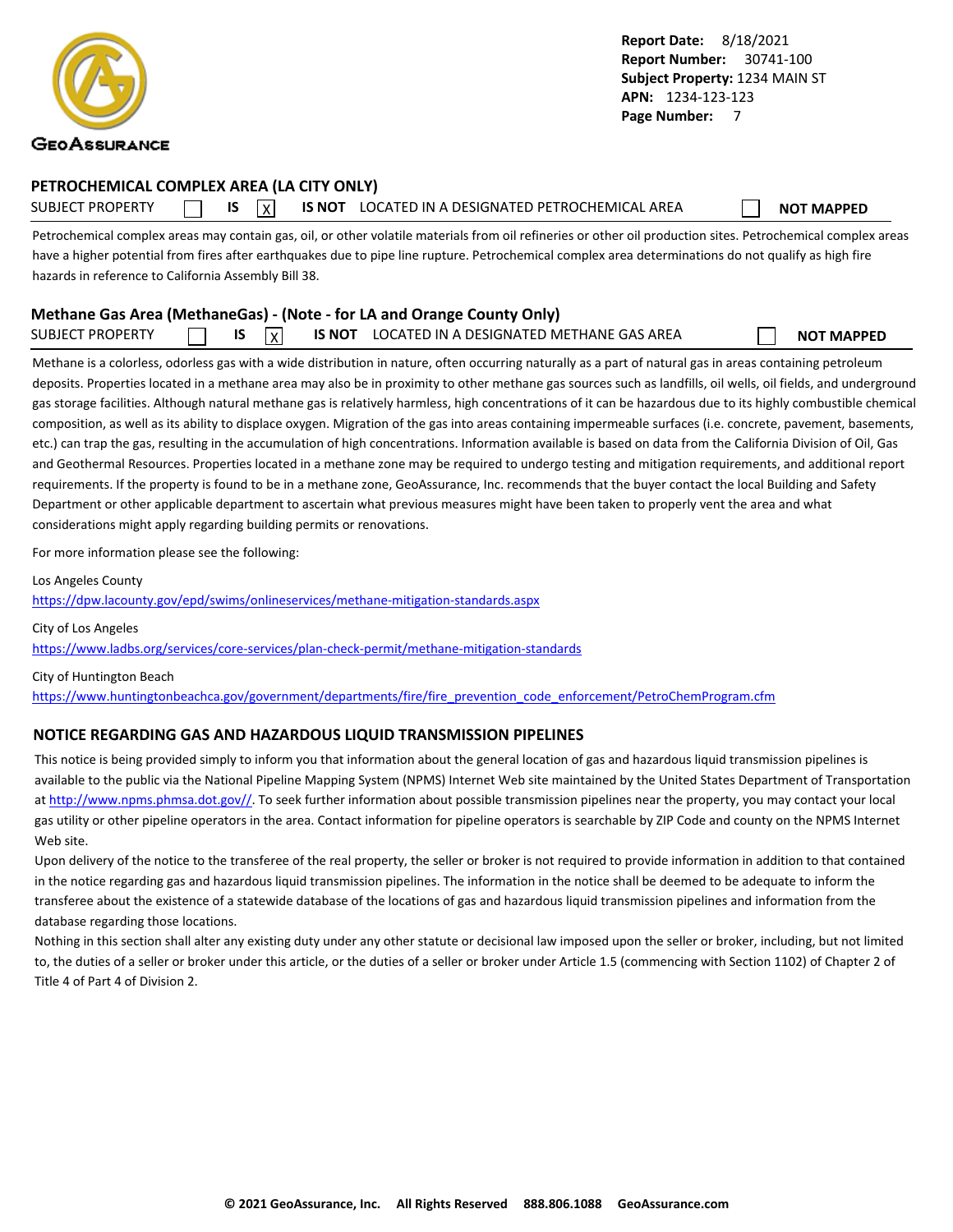<span id="page-9-0"></span>

### **CITY/COUNTY HAZARD DISCLOSURE EXPLANATIONS**

GeoAssurance provides information on locally identified natural hazards as an additional service because their disclosure to purchasers is either required by ordinance or the information is available on maps publicly available from various City and County sources. This service also supplements and completes the natural hazard information required by the California Civil Code 1103.

#### The Subject Property:

| $\Box$ IS $\overline{X}$ IS NOT Located in a Supplemental Flood Hazard Zone.                                 | <b>NOT MAPPED</b> |                 |
|--------------------------------------------------------------------------------------------------------------|-------------------|-----------------|
| <b>S NOT</b> Located in a Supplemental Fire Hazard Zone (Very High).<br>$ X $ IS                             | NOT MAPPED        | <b>View Map</b> |
| $\boxed{\mathsf{X}}$ IS $\boxed{\phantom{1}}$ IS NOT Located in a Supplemental Earthquake Fault Hazard Zone. | NOT MAPPED        | <b>View Map</b> |
| $\Box$ IS $\overline{X}$ IS NOT Located in a Supplemental Seismic Geologic Hazard Zone.                      | NOT MAPPED        |                 |
| $\Box$ IS $\overline{X}$ IS NOT Located in an Expansive/Subsidence Soil Area.                                | <b>NOT MAPPED</b> |                 |

**Flood Hazard Zones:** Supplemental flood zones include information not covered by Special Flood Hazard Areas as designated by the Federal Emergency Management Agency or by Dam Inundation zones as reported by the California State Office of Emergency Services. These can include tsunamis, runoff hazards, historical flood data and additional dike failure hazards.

**Fire Hazard Zones:** Local agencies may, at their discretion, include or exclude certain areas from the requirements of California Government Code Section 51182 (imposition of fire prevention measures on property owners), following a finding supported by substantial evidence in the record that the requirements of Section 51182 either are, or are not necessary for effective fire protection within the area. Any additions to these maps that GeoAssurance has been able to identify and substantiate are included in this Report.

An answer of "IN" on the supplemental Fire Zone would indicate that the property is in a high, very high or other high fire-risk areas. More information may be found on HOME FIRE HARDENING DISCLOSURE and ADVISORY. (C.A.R. form FHDS, 12/20) if provided by owner.

Even though the Answer to the Supplemental Fire may show "NOT IN", if the property is in or near a mountainous area, forest-covered lands brush covered lands, grass-covered lands or land that is covered with flammable material additional disclosures may be warranted. More information may be found on HOME FIRE HARDENING DISCLOSURE and ADVISORY. (C.A.R. form FHDS, 12/20) if provided by owner. Petrochemical complex area determinations do not qualify as high fire hazards in reference to California Assembly Bill 38.

This information should be verified and available through the local agency where the property is located.

**Earthquake Fault Hazard Zones:** Many local jurisdictions have different or higher standards then the State of California for the identification of active earthquake fault zones. These jurisdictions have created their own maps which indicate the active faults according to these alternate standards. Some jurisdictions also recommend or require the disclosures of potentially active faults. GeoAssurance has attempted to include all official and publicly available maps indicating earthquake faults identified by these jurisdictions.

**Seismic/Geologic Hazard Zones:** The California Division of Mines and Geology ("DMG") has not completed the project assigned it by Section 2696 of the California Public Resources Code to identify areas of potential seismic hazards within the State of California. The DMG and the United States Geological Survey have performed many valuable studies that supplement the Section 2696 maps and fill many missing areas. These maps were reviewed in the preparation of this Report. Also included in this Report is the review of maps that indicate many hazards that may or may not be seismically related, including, but not limited to, landslides, debris flows, mudslides, coastal cliff instability, volcanic hazards, and avalanches. Many cities and counties require geologic studies before any significant construction if the subject property is in or near a geologic hazard known to them. GeoAssurance has attempted to include all official and publicly available maps indicating geologic hazards identified by these jurisdictions.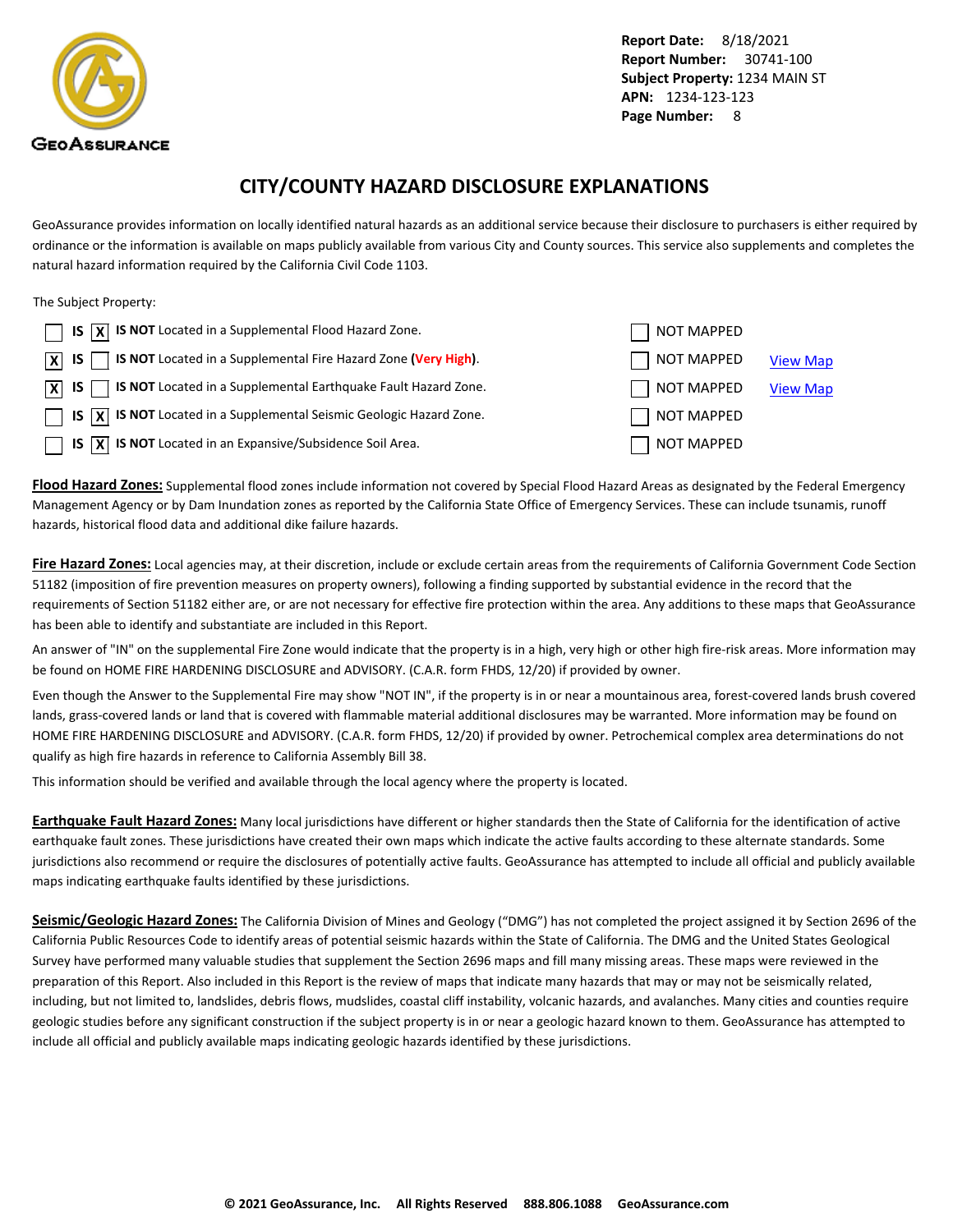

### **CITY/COUNTY HAZARD DISCLOSURE EXPLANATIONS (CONTINUED)**

**Expansive/Subsidence Soils:** Expansive soils are soils which have a potential to undergo significant changes in volume, either shrinking or swelling, with changes in moisture content. Periodic shrinking and swelling of expansive soils can cause extensive damage to buildings, other structures and roads. Soils containing clays have variable potential for volume changes. High, or Expansive, indicates the dominant soil condition. Detailed investigations are required to fully evaluate the shrink-swell characteristics of soils at any given site. Check with your local building department if there is a question as to special requirements for various soils conditions in their jurisdiction as they may impose additional requirements for new or additional construction.

The main cause of subsidence in California is groundwater pumping. The effects of subsidence include damage to buildings and infrastructure, increased flood risk in low-lying areas, and lasting damage to groundwater aquifers and aquatic ecosystems.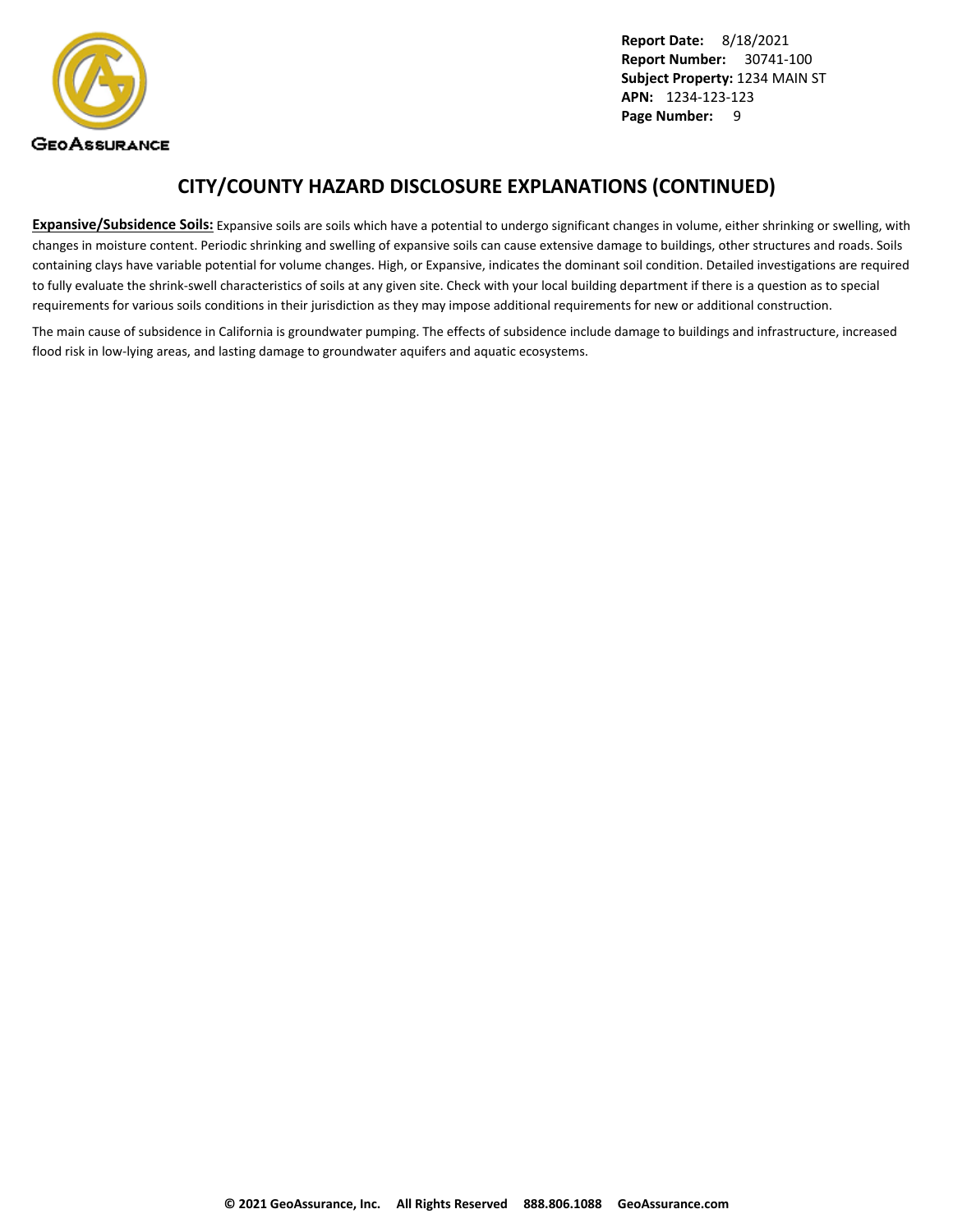<span id="page-11-0"></span>

#### **MELLO-ROOS COMMUNITY FACILITIES DISTRICT(S)**

#### SUBJECT PROPERTY **X** IS **S** IS NOT SUBJECT TO MELLO-ROOS COMMUNITY FACILITIES DISTRICT SPECIAL TAX LIEN(S).

Mello-Roos Community Facilities Districts ("CFD") provide a method of financing certain public capital facilities and services especially in developing areas and areas undergoing rehabilitation. Public improvements funded by Mello-Roos CFDs may include, but are not limited to, roads, schools, water, sewer and storm drain facilities. Public services funded by Mello-Roos CFDs may include, but are not limited to, police and fire protection services, recreation program services, and flood or storm protection services. Mello-Roos CFDs commonly fund the construction of public improvements through the issuance of bonds. A special tax lien is placed on property within the district for the annual payment of principal and interest as well as administrative expenses. Typically, the annual special tax continues until the bonds are repaid, or until special taxes are no longer needed. In most instances, but not all, the special tax is collected with regular property taxes.

This property is within the Mello-Roos CFD(s) listed below and is subject to a special tax that will appear on the property tax bill. This special tax is in addition to the regular property taxes and any other charges and benefit assessments that will be listed on the property tax bill. This special tax may not be imposed on all parcels within the city or county where the property is located. This special tax is used to provide public facilities or services that are likely to particularly benefit the property.

The maximum tax rate, the maximum tax rate escalator, and the authorized facilities which are being paid for by the special taxes and by the money received from the sale of bonds which are being repaid by the special taxes, and any authorized services are indicated below. These facilities may not yet have all been constructed or acquired and it is possible that some may never be constructed or acquired.

**1. Community Facilities District No. 1 - Mountains Recreation and Conservation Authority - (323) 221-9944**

**Current Levy:** \$59.00 **Maximum Tax Rate:** \$59.00

**Ending Year:** 2022-2023

**Maximum Tax Rate Escalator:** The Maximum Tax Rate Amount will increase by None per year.

**Authorized Facilities:** Proceeds from the sale of Bonds and the special taxes collected will be used to finance facilities, buildings, fixed equipment, trails, roads, parking lots and other man-made structures on or alterations to lands owned or managedby the MRCA.

**Authorized Services:** The special taxes collected will be used to pay the costs of maintenance, servicing, protection, and preservation of open space, parkland, wildlife corridors, natural habitats, lands, waters, and facilities owned or managed by the MRCA within the CFD.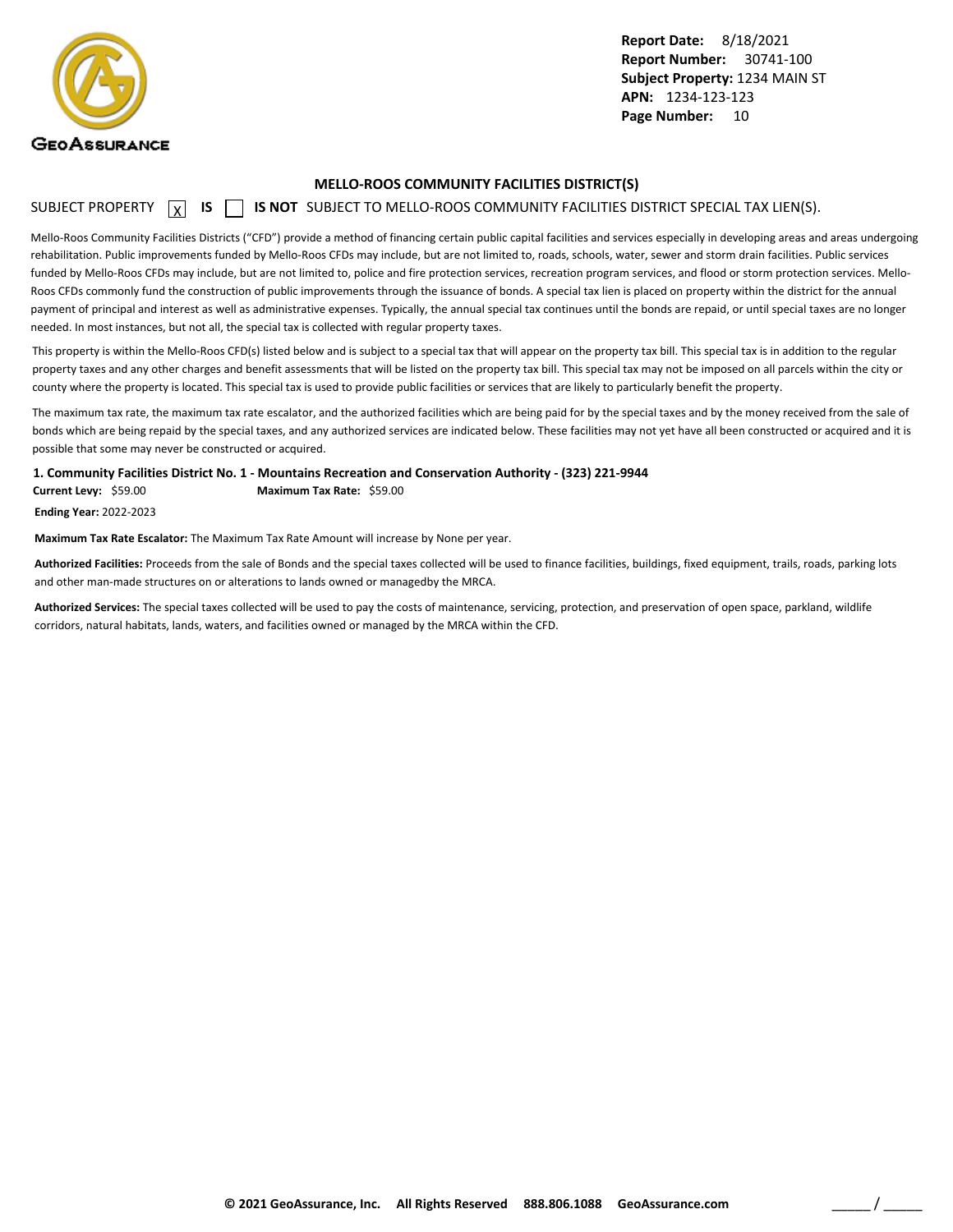<span id="page-12-0"></span>

#### **1915 BOND ACT ASSESSMENT DISTRICT(S)**

SUBJECT PROPERTY  $\boxed{\chi}$  **IS**  $\boxed{\phantom{\chi}}$  **IS NOT** SUBJECT TO IMPROVEMENT BOND ACT OF 1915 SPECIAL ASSESSMENTS LIEN(S).

1915 Bond Act Assessment Districts ("AD") provide a method of financing certain public capital facilities. Public improvements funded by 1915 Bond Act Assessment Districts may include, but are not limited to, roads, sewer, water and storm drain systems, and street lighting. 1915 Bond Act Assessment Districts commonly fund the construction of public improvements through the issuance of bonds. A special assessment lien is placed on property within the Assessment District. The lien amount is calculated according to the specific benefit that an individual property receives from the improvements and is amortized over a period of years. 1915 Bond Act Assessments Districts can be prepaid at any time. In most instances, but not all, the assessment is collected with regular property taxes.

This property is within the 1915 Bond Act Assessment District(s) named below and is subject to annual assessment installments levied by the assessment district that will appear on the property tax bill. The annual assessments are in addition to the regular property taxes and any other charges and benefit assessments that will be listed on the property tax bill. The assessment district(s) has issued bonds to finance the acquisition or construction of certain public improvements that are of direct and special benefit to property within the assessment district. The bonds will be repaid from annual assessment installments on property within the assessment district. The special assessment is used to provide public facilities that are likely to particularly benefit the property.

The annual assessment installment and public facilities that are being paid for by the money received from the sale of bonds that are being repaid by the assessments are indicated below. These facilities may not yet have all been constructed or acquired and it is possible that some may never be constructed or acquired.

**1. Assessment District No. 1 - Santa Monica Mountains Conservancy - (323) 221-8900**

**Current Levy:** \$40.00

**Ending Year:** 2033

**Authorized Facilities:** Proceeds from the sales of the bonds will be used to finance the acquisition and/or maintenance of open space lands, hillsides, viewsheds and watersheds, riparian corridor, wildlife corridors and parklands and to pay the costs associated with issuing the bonds.

**Authorized Services:** None.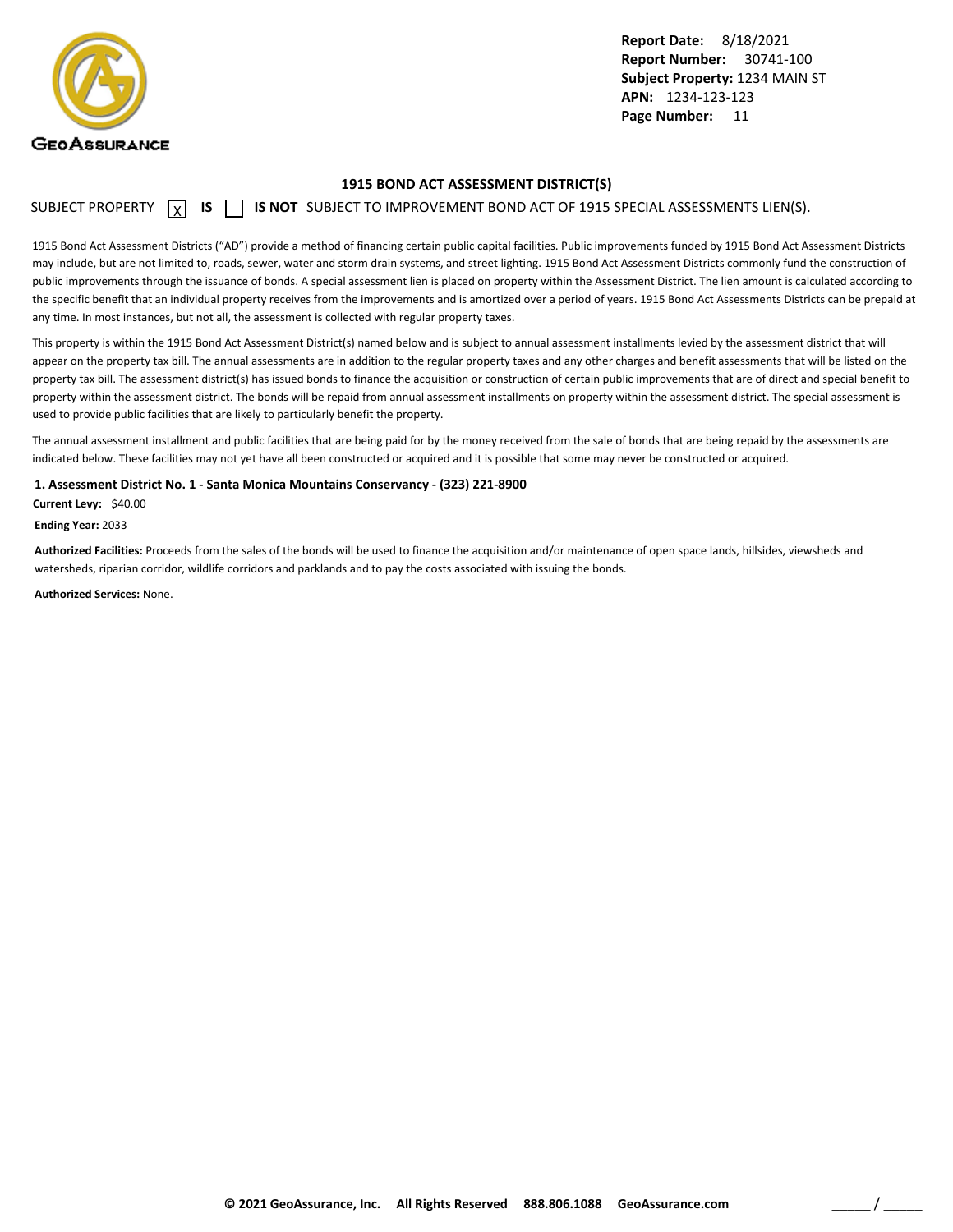<span id="page-13-0"></span>

### **BREAKDOWN OF THE 2020-2021 PROPERTY TAX BILL**

This report is an estimate of the original secured property tax bill charges for the above-mentioned property using information obtained from the County on a given date. Changes made by the County or the underlying public agencies levying charges against this property after the date of this Report may not be reflected in this Report.

|     | <b>Basic Prop 13 Levy</b>                                                  |                                                   |             |
|-----|----------------------------------------------------------------------------|---------------------------------------------------|-------------|
| 1.  | <b>Combined Ad Valorem Tax Charges</b>                                     | <b>Ad Valorem Tax</b>                             | \$16,863.40 |
|     | County of Los Angeles (213) 974-7175                                       | General                                           |             |
|     | Basic Prop 13 Levy & Voter Approved Ad Valorem Taxes:                      | \$16,863.40                                       |             |
|     | <b>Estimated Tax Rate:</b>                                                 | 1.200128%                                         |             |
|     | <b>Direct Assessments</b>                                                  |                                                   |             |
| 2.  | Los Angeles County Trauma and Emergency Services                           | <b>Police, Fire or Emergency Medical Services</b> | \$60.88     |
|     | County of Los Angeles (866) 587-2862                                       | Health                                            |             |
| 3.  | <b>Community Facilities District No. 1</b>                                 | Community Facilities District - Pay As You Go     | \$59.00     |
|     | Mountains Recreation and Conservation Authority (800) 636-3535             | Open Space and Fire Protection                    |             |
| 4.  | <b>Lighting Maintenance District</b>                                       | Landscaping & Lighting Maintenance District       | \$55.19     |
|     | City of Los Angeles (213) 847-1821                                         | <b>Lighting Maintenance</b>                       |             |
| 5.  | Safe Clean Water Program Funding (Measure W)                               | <b>Water Assessment</b>                           | \$45.82     |
|     | County of Los Angeles (626) 300-3331                                       | Safe Clean Water Program                          |             |
| 6.  | <b>Assessment District No. 1</b>                                           | 1915 Bond Act Assessment District                 | \$40.00     |
|     | Santa Monica Mountains Conservancy (323) 221-8900                          | Open Space Maintenance                            |             |
| 7.  | <b>Flood Control</b>                                                       | 1982 Act Benefit Assessment District              | \$28.22     |
|     | County of Los Angeles (626) 458-5165                                       | <b>Flood Control</b>                              |             |
| 8.  | Special Tax (Measure A)                                                    | 2/3 Voter Approved Special Tax                    | \$22.97     |
|     | Los Angeles County Regional Park and Open Space District (213)<br>738-2985 | Park and Recreation Maintenance                   |             |
| 9.  | <b>Stormwater Pollution Abatement</b>                                      | Sewer or Water Charge                             | \$22.50     |
|     | City of Los Angeles (213) 847-5224                                         | Stormwater                                        |             |
| 10. | Landscape and Lighting District No. 96-1                                   | Landscaping & Lighting Maintenance District       | \$17.72     |
|     | City of Los Angeles (213) 847-1821                                         | Landscape and Lighting                            |             |
| 11. | <b>Mosquito Abatement District</b>                                         | <b>Vector Control District</b>                    | \$10.80     |
|     | County of Los Angeles (310) 915-7370                                       | <b>Vector Control</b>                             |             |
|     | <b>Total Direct Assessment Charges:</b>                                    | \$363.10                                          |             |

**Total 2020-2021 Amount \$17,226.50**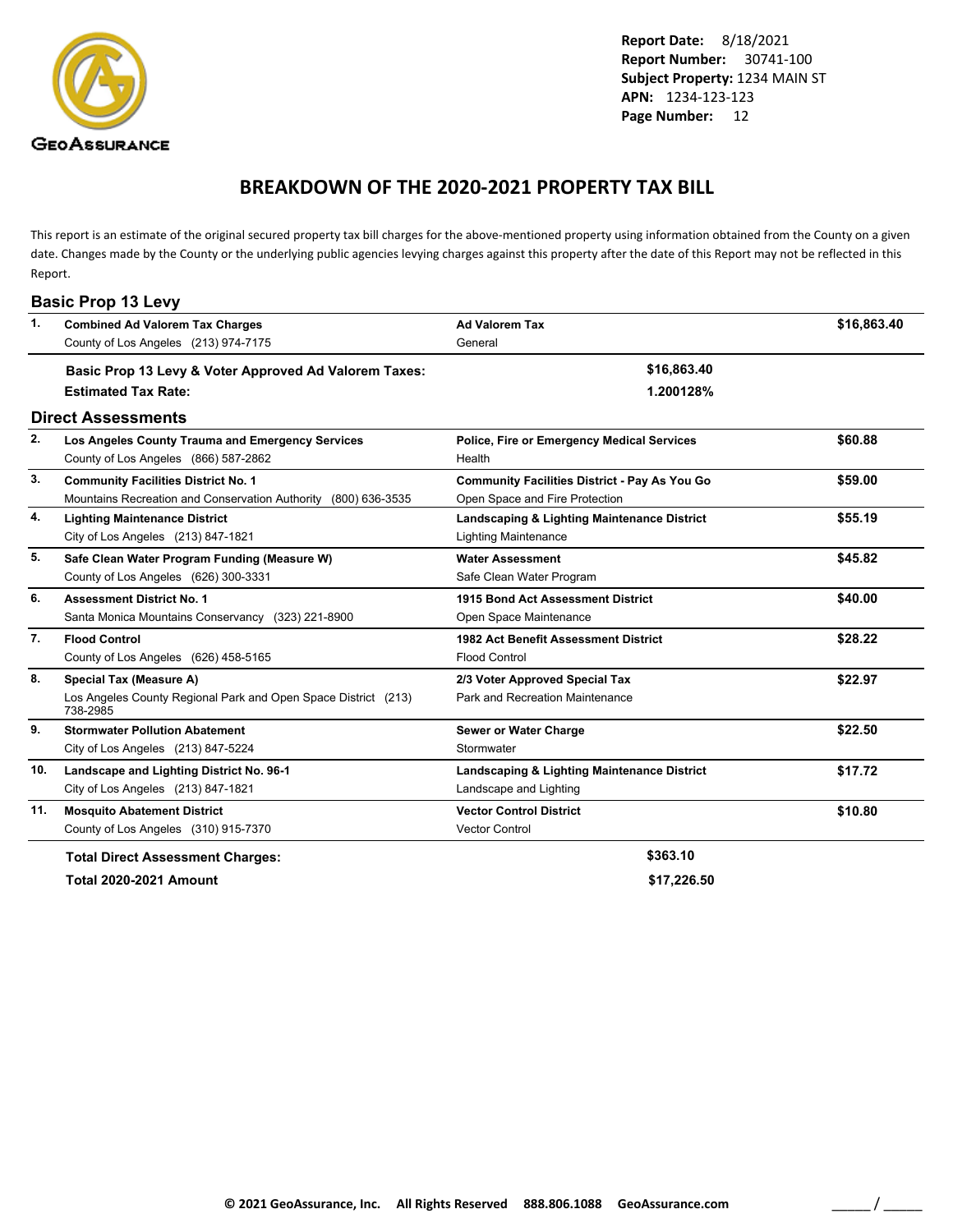

**Subject Property:** 1234 MAIN ST ANYCITY, CA 90094-2901

#### **THIS IS A NOTIFICATION TO YOU PRIOR TO YOUR PURCHASING THIS PROPERTY.**

On July 1, 1983, California State law was changed to require the reassessment of property following a change of ownership or the completion of new construction. This reassessment may result in one or more supplemental tax bills being mailed to the assessed owner, in addition to the annual property tax bill. The calculator below is provided an estimate of the potential amount of supplemental taxes to be billed on the listed property.

Instantly calculate estimated property taxes and supplemental taxes on our website: (or manually calculate below). Instant Tax Calculator: <https://www.geoassurance.com/suptax/calculator/713458/fa6c22c0bc868953c11ff607597e619a>

### **SUPPLEMENTAL TAX CALCULATOR (ESTIMATE ONLY)**

|  | 1.405.133.00 |
|--|--------------|
|  |              |
|  |              |
|  |              |

If a supplemental event occurs between June 1 and December 31, only one supplemental tax bill or refund check is issued. This bill or refund accounts for the property's change in value for the period between the first day of the month following the event date and the end of the current fiscal year (i.e., the following June 30). If, however, a supplemental event occurs between January 1 and May 31, two supplemental tax bills or refund checks are issued. The second bill or refund accounts for the property's change in value for the entire 12 months of the coming fiscal year, beginning on the following July 1.

#### **IF SALE DATE FOR THE RESIDENTIAL PROPERTY IS BETWEEN THE MONTHS OF JANUARY THROUGH MAY:**

| IF SALE DATE FOR THE RESIDENTIAL PROPERTY IS BETWEEN THE MONTHS OF JUNE THROUGH DECEMBER: |  |
|-------------------------------------------------------------------------------------------|--|
|                                                                                           |  |
|                                                                                           |  |

#### **Proration Month-of-Sale Factor**

| TABLE 1. |        |                 | TABLE 2. |  |
|----------|--------|-----------------|----------|--|
| January  | 0.4167 | June            | 1.0000   |  |
| February | 0.3333 | July            | 0.9167   |  |
| March    | 0.2500 | <b>August</b>   | 0.8333   |  |
| April    | 0.1667 | September       | 0.7500   |  |
| May      | 0.0833 | October         | 0.6667   |  |
|          |        | <b>November</b> | 0.5833   |  |
|          |        | <b>December</b> | 0.5000   |  |

Real Property Taxes in California are influenced by several factors, including but not limited to the reassessment rules pursuant to Proposition 13, appraisal values, and bonds. As such, this calculator is not intended to provide a representation of the actual tax amounts that will be assessed. This information is provided for informational and planning purposes only, and should not be relied upon to make a determination regarding acquisition of a property. This calculator does not account for supplemental taxes that may be due as a result of the sale of a property or construction at a property which could result pursuant to Proposition 13. GeoAssurance, Inc. makes no representation regarding the actual amount of tax that will be assessed on any particular property. For specific questions or actual tax calculations, please call the tax assessor's office for the county in which the subject property is located.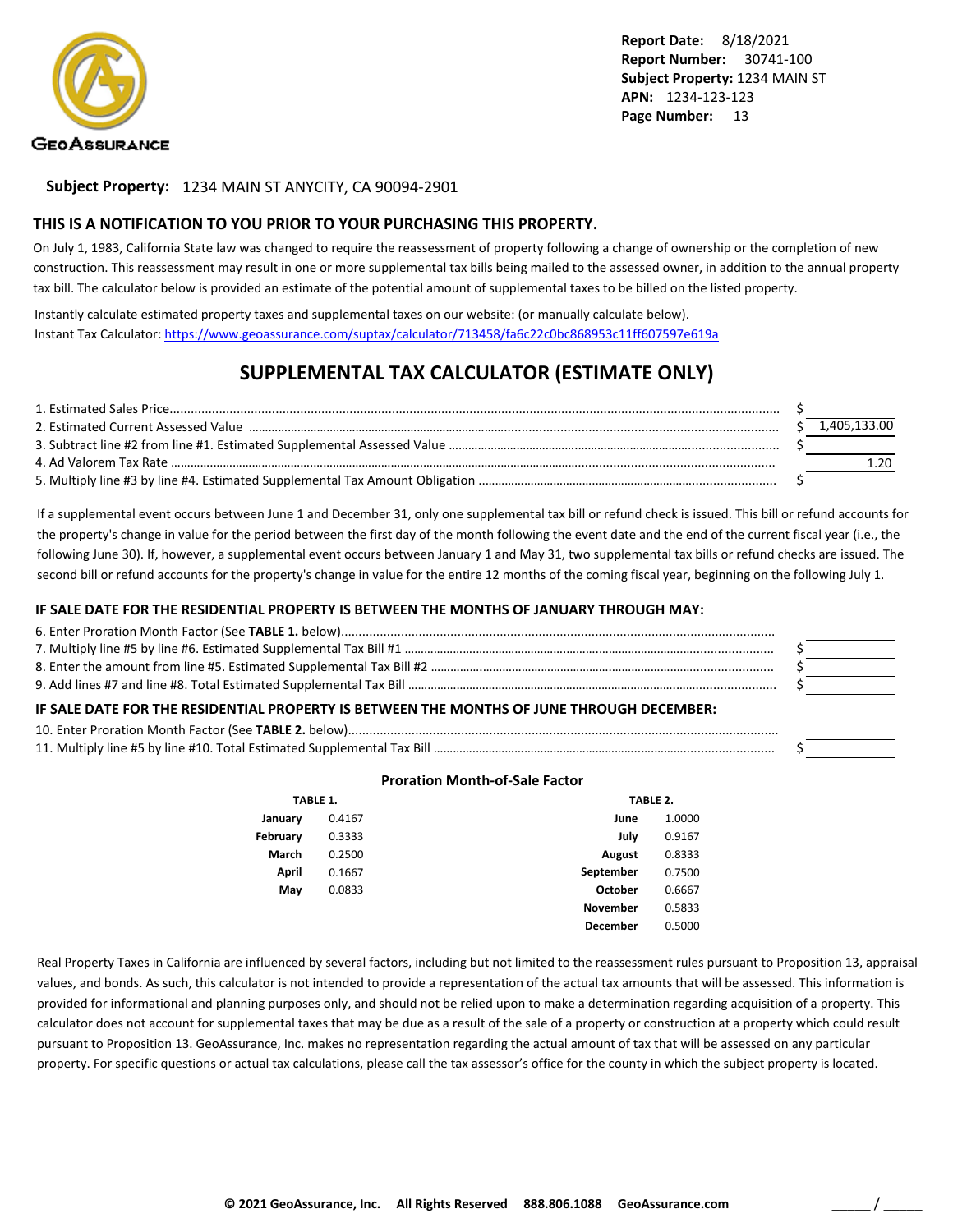<span id="page-15-0"></span>

### **NOTICE OF SUPPLEMENTAL PROPERTY TAX BILL**

In accordance with Section 1102.6c of the Civil Code, it is the sole responsibility of the seller of any real property, or his or her agent, to deliver to the prospective purchaser a disclosure notice of the following:

**California property tax law requires the Assessor to revalue real property at the time the ownership of the property changes. Because of this law, you may receive one or two supplemental tax bills, depending on when your loan closes.**

**The supplemental tax bills are not mailed to your lender. If you have arranged for your property tax payments to be paid through an impound account, the supplemental tax bills will not be paid by your lender. It is your responsibility to pay these supplemental bills directly to the Tax Collector. If you have any question concerning this matter, please call your local Tax Collector's Office.**

As stated above, California law requires that the Assessor re-appraise property upon a change of ownership or the completion of new construction (the "Triggering Event"). This re appraisal results in a supplemental tax assessment which is based on the difference between the new value and the old value of the property, multiplied by the property's Ad Valorem tax rate. The resulting Supplemental Tax amount is then pro-rated, based upon the number of months remaining in the fiscal year in which the Triggering Event occurred.

The number of tax bills which will be issued also depends on the date the event Triggering Event occurred. If the change of ownership or new construction is completed between January 1st and May 31st, the result will be two supplemental assessments levied on two supplemental tax bills. If the event occurs between June 1st and December 31st , then only one supplemental bill will be issued.

### **MANDATORY PRIVATE TRANSFER FEE DISCLOSURE PURSUANT TO CIVIL CODE SECTION 1102.6E**

A "Private Transfer Fee" is a fee imposed by a private entity such as a property developer, home builder, or homeowner association, when a property within a certain type of subdivision is sold or transferred. A Private Transfer Fee may also be imposed by an individual property owner. Private Transfer Fees are different from and are charged in addition to any Documentary Transfer Taxes levied by a City or County Government upon sale or transfer of a property.

Civil Code Section 1098 defines a "Transfer Fee" as "any fee payment requirement imposed within a covenant, restriction, or condition contained in any deed, contract, security instrument, or other document affecting the transfer or sale of, or any interest in, real property that requires a fee be paid upon transfer of the real property." Certain existing fees such as governmental fees, court ordered fees, mechanic lien fees, common interest development fees, etc. are specially excluded from the definition of "Transfer Fee".

**To determine if the property is subject to a Transfer Fee, OBTAIN COPIES OF ALL THE EXCEPTIONS LISTED ON THE PRELIMINARY (TITLE) REPORT FROM THE TITLE COMPANY AND READ THEM TO DETERMINE IF ANY TRANSFER FEES ARE APPLICABLE. Please be aware that private transfer fees may be difficult to identify by simply reading the title report.**

**Effective January 1, 2008, Civil Code Section 1102.6e requires the Seller to notify the Buyer of whether a private transfer fee applies and if present, to disclose certain specific information about the fee.**

**Content of Disclosure:** Civil Code Section 1102.6e requires the Seller to disclose specific information about any Transfer Fee that may affect the property. Please refer to the Section 1102.6e or the California Association of Realtors Notice of Private Transfer Fee Form, for a standard format to use in making the Transfer Fee Disclosure if such a disclosure is required.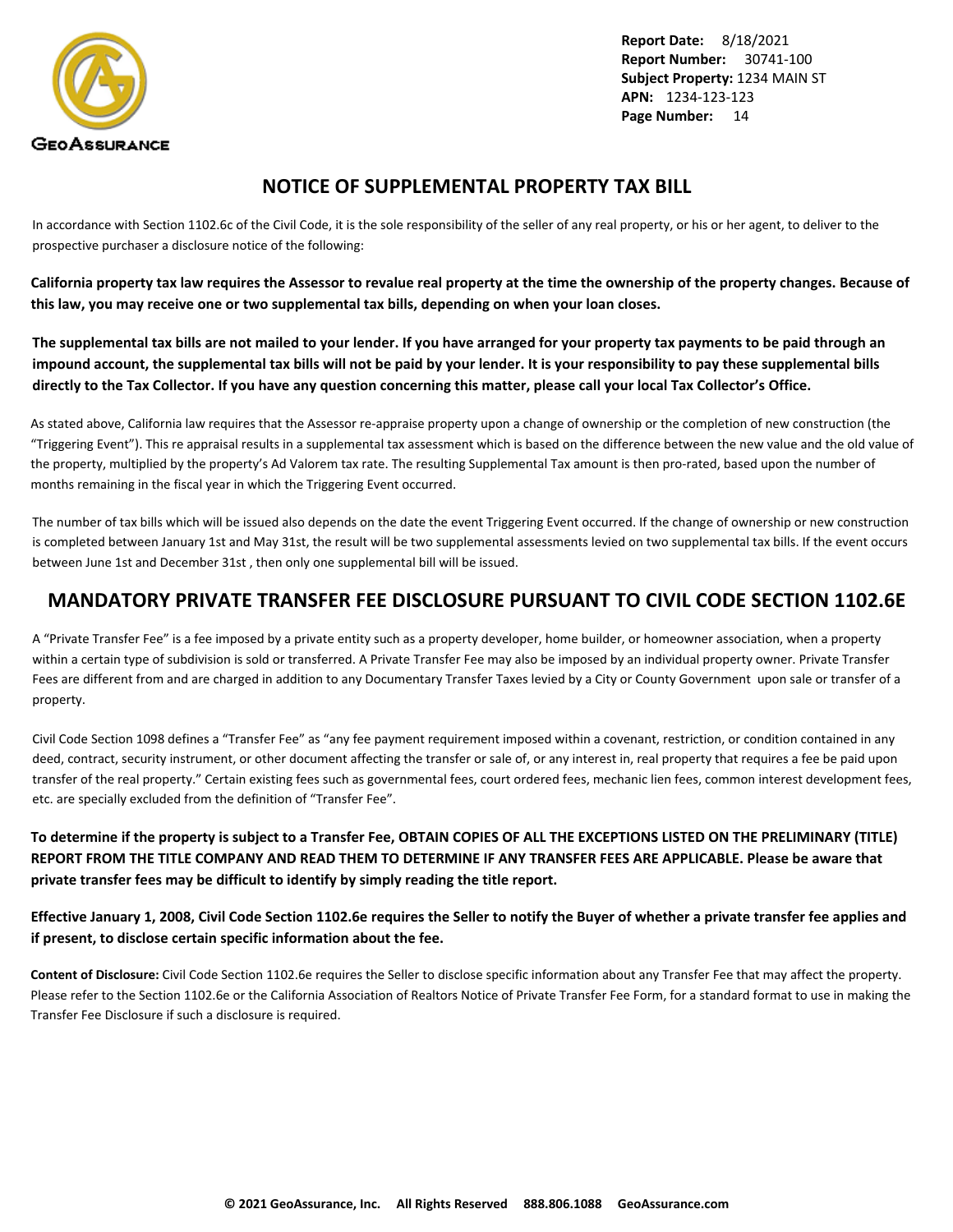

**How to Determine the Existence of a Transfer Fee:** If a Transfer Fee does exist affecting the property, the document creating the fee may be on file with the County Recorder as a notice recorded against the property and should be disclosed in the preliminary (title) report on the property. However, the preliminary (title) report will merely disclose the existence of the documents affecting title, not the content of the documents. The title of a document may also not be sufficient to disclose that a transfer fee is included in its terms. Accordingly Seller should (a) request the title company which issued the preliminary (title) report to provide copies of the documents shown as "exceptions," and (b) review each document to determine if it contains a transfer fee.

#### **Documentary Transfer Taxes**

This is a government tax imposed by a City or County when a property within the jurisdiction is sold or transferred. It is NOT the same as a Private Transfer Fee, which may be imposed by a private entity such as a property developer, home builder, or homeowner association. However, it is a similar fee due upon closing, calculated based on a percentage of the purchase price.

**Transfer Tax Defined.** Pursuant to Revenue and Taxation Code Sections 11911-11929, Counties and Cities are authorized to impose a tax on the transfer of property located within their jurisdiction. The tax is commonly known by various names, including the Documentary Transfer Tax,Real Property Transfer Tax, or Real Estate Transfer Tax (hereinafter, the "Transfer Tax").

**How Much?** Transfer Tax is due at closing and payable through escrow. This tax does not expire. All future sales of this property will be charged this tax at close of escrow. The amount of the Transfer Tax is based on the value or sale prices of the property that is transferred. The County rate is one dollar and ten cents (\$1.10) for each one thousand dollars (\$1.000) of value. The rate for noncharter ("general law") cities is one-half of the County rate and is credited against the County tax due. Charter cities may impose a transfer tax at a rate higher than the County rate.

For any City or County in California, the Transfer Tax rate ("Tax Rate Table") is available at no charge from many sources, most conveniently on the website of the California Local Government Finance Almanac (sponsored by the California League of Cities): [http://www.californiacityfinance.com/](http://www.californiacityfinance.com/PropTransfTaxRates.pdf) [PropTransfTaxRates.pdf](http://www.californiacityfinance.com/PropTransfTaxRates.pdf).

To estimate the Transfer Tax for the property, multiply the Property's estimated sales price (in thousands of dollars) by the amount shown in the Tax Rate Table for the City and County in which the property is located.

Who Pays? The law states that, "the Transfer Tax must be paid by the person who makes signs or issues any document subject to the tax, or for whose use or benefit the document is made, signed or issued." In practice, this means that the payment of the Transfer Tax is customarily made by the Seller or the Buyer, or shared by both, depending on the jurisdiction in which the transferred property is located.

**Are there any exemptions?** The Revenue and Taxation Code, which provides the statutory authority for counties to impose the Transfer Tax, specifically exempts from the transfer tax the following transactions:

1. Instruments in writing given to secure a debt.

2. Transfers whereby the federal or any state government, or agency, instrumentality or political subdivision thereof, acquires title to realty.

3. Transfers made to effect a plan of reorganization or adjustment (i) confirmed under the Federal Bankruptcy Act, (ii) approved in

certain equity receivership proceedings or (iii) whereby a mere change in identity, form or place of organization is effected.

4. Certain transfers made to effect an order of the Securities and Exchange Commission relating to the Public Utility Holding Company Act of 1935.

5. Transfers of an interest in a partnership (or, beginning January 1, 2000, an entity treated as a partnership for federal income tax purposes) that holds realty, if (i) the partnership is treated as continuing under IRC § 708 and (ii) the continuing partnership continues to hold the realty.

6. Certain transfers in lieu of foreclosure.

7. Transfers, divisions or allocations of community, quasi-community or quasi-marital property between spouses pursuant to, or in contemplation of, a judgment under the Family Code.

8. Transfers by the State of California, or any political subdivision, agency or instrumentality thereof, pursuant to an agreement whereby the purchaser agrees to immediately reconvey the realty to the exempt agency.

9. Transfers by the State of California, or any political subdivision, agency or instrumentality thereof, to certain nonprofit corporations.

10. Transfers pursuant to certain inter vivos gifts or inheritances.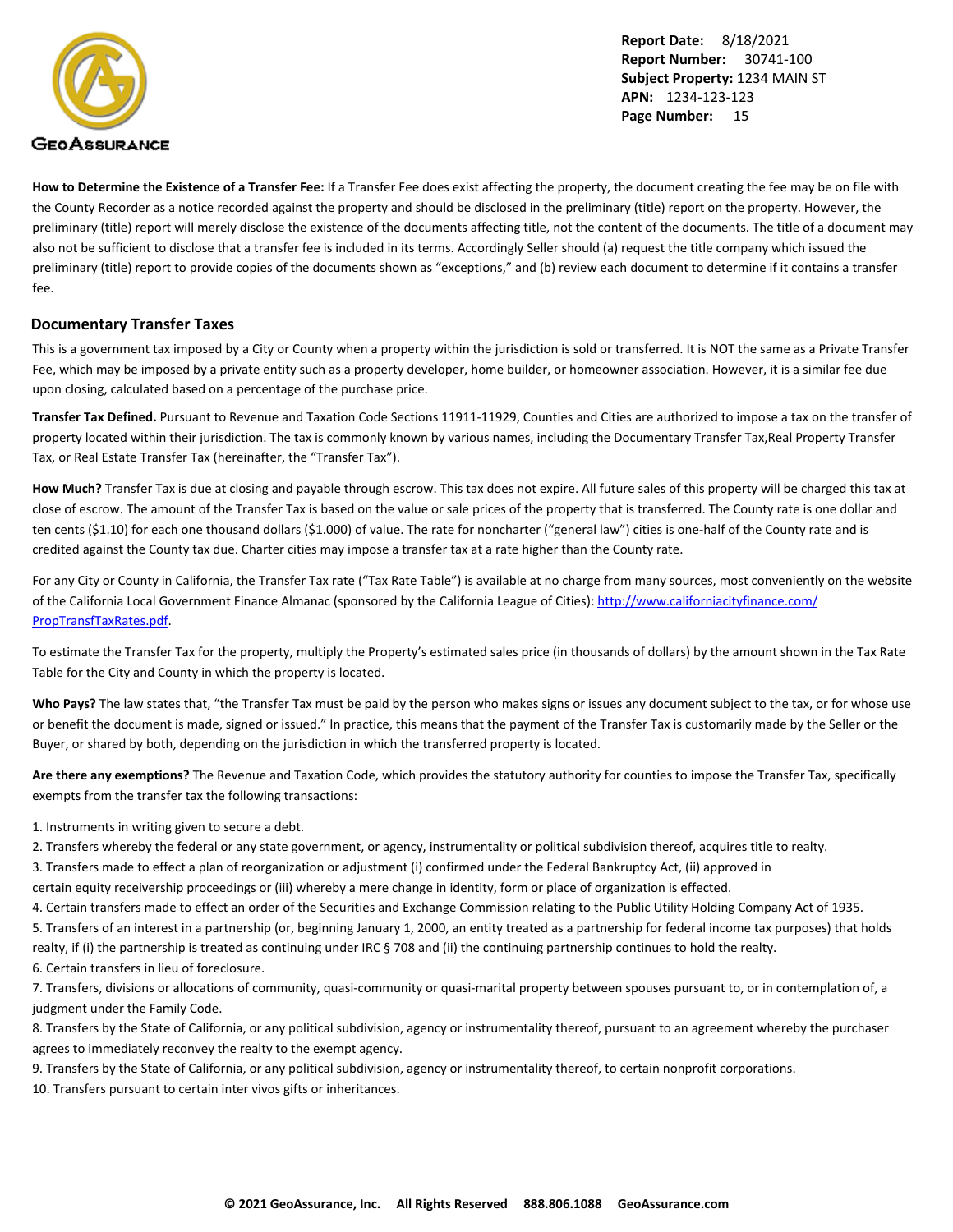<span id="page-17-0"></span>

### **NOTICE OF DATABASE DISCLOSURE**

Pursuant to Section 290.46 of the Penal Code, information about specified registered sex offenders is made available to the public via an Internet Website by the Department of Justice at <www.meganslaw.ca.gov>. Depending on an offender's criminal history, this information will include either the address at which the offender resides or the community of residence and Zip Code in which he or she resides. California Law (AB 488), signed by the Governor on September 24, 2004, provides the public with Internet access to detailed information on registered sex offenders. The Sex Offender Tracking Program of the California Department of Justice maintains the database of the locations or persons required to register pursuant to paragraph (1) of subdivision (a) of Section 290.46 of the Penal Code. The online database is updated with data provided by local sheriff and police agencies on an ongoing basis. It presents offender information in 13 languages; may be searched by sex offender's specific name, zip code, or City/County provides access to detailed personal profile information on each registrant; and includes a map of the neighborhood surrounding any particular property.

#### **California Department of Justice Information Sources:**

Megan's Law Sex Offender Locator Web Site: <http://www.meganslaw.ca.gov>. California Department of Justice Megan's Law Email Address: [meganslaw@doj.ca.gov](mailto:meganslaw@doj.ca.gov).

#### **Local Information Locations for the Subject Property:**

All sheriffs' departments and every police department in jurisdiction with a population of 200,000 or more are required to make a CD-ROM available free to the public for viewing. Although not required, many other law enforcement departments in smaller jurisdictions make the CD-ROM available as well. Please contact the local law enforcement department to investigate availability.

#### **NOTICE OF MINIMUM ENERGY CONSERVATION STANDARDS FOR RESIDENTIAL CENTRAL AIR CONDITIONERS AND HEAT PUMPS**

Manufacturers have been required to comply with the Department of Energy's ("DOE") energy conservation standards for residential central air conditioners and heat pumps since 1992. From time to time the DOE amends the minimum seasonal energy efficiency ratio ("SEER") for such equipment for the purpose of saving energy. Equipment manufactured after January 1, 1992, and before January 23, 2006, must meet a minimum SEER rating of 10. Equipment manufactured between January 23, 2006 and January 1, 2015, must meet a minimum SEER rating of 13. After January 1, 2015, equipment installed in California must meet a minimum SEER rating of 14. The law does not require a seller to replace non-compliant existing equipment upon transfer. For more information about the new standards please visit [https://www1.eere.energy.gov/buildings/appliance\\_standards/product.aspx/](https://www1.eere.energy.gov/buildings/appliance_standards/product.aspx/productid/75) [productid/75.](https://www1.eere.energy.gov/buildings/appliance_standards/product.aspx/productid/75)

### **CONTAMINATED WATER ADVISORY**

According to the Public Policy Institute of California almost 400 small rural water systems and schools are unable to provide safe drinking water. In some areas, nitrate produced by nitrogen fertilizers and manure—is polluting local groundwater basins. Chemicals such as arsenic, chromium-6 and lead are also a challenge.

The San Joaquin Valley is particularly hard hit by nitrate: 63 percent of the state's public water systems that report violations of health standards for the contaminant in 2015 were in the Valley. Nitrate is the most critical and immediate contaminant in the San Joaquin Valley according to Thomas Harter University of California, Davis.

About 1 million Californians can't safely drink their tap water. Approximately 300 water systems in California currently have contamination issues ranging from nitrates, arsenic lead and uranium at levels that create severe health issues.

**In particular the city of Fresno has Lead contamination in the northeast portion of the city.**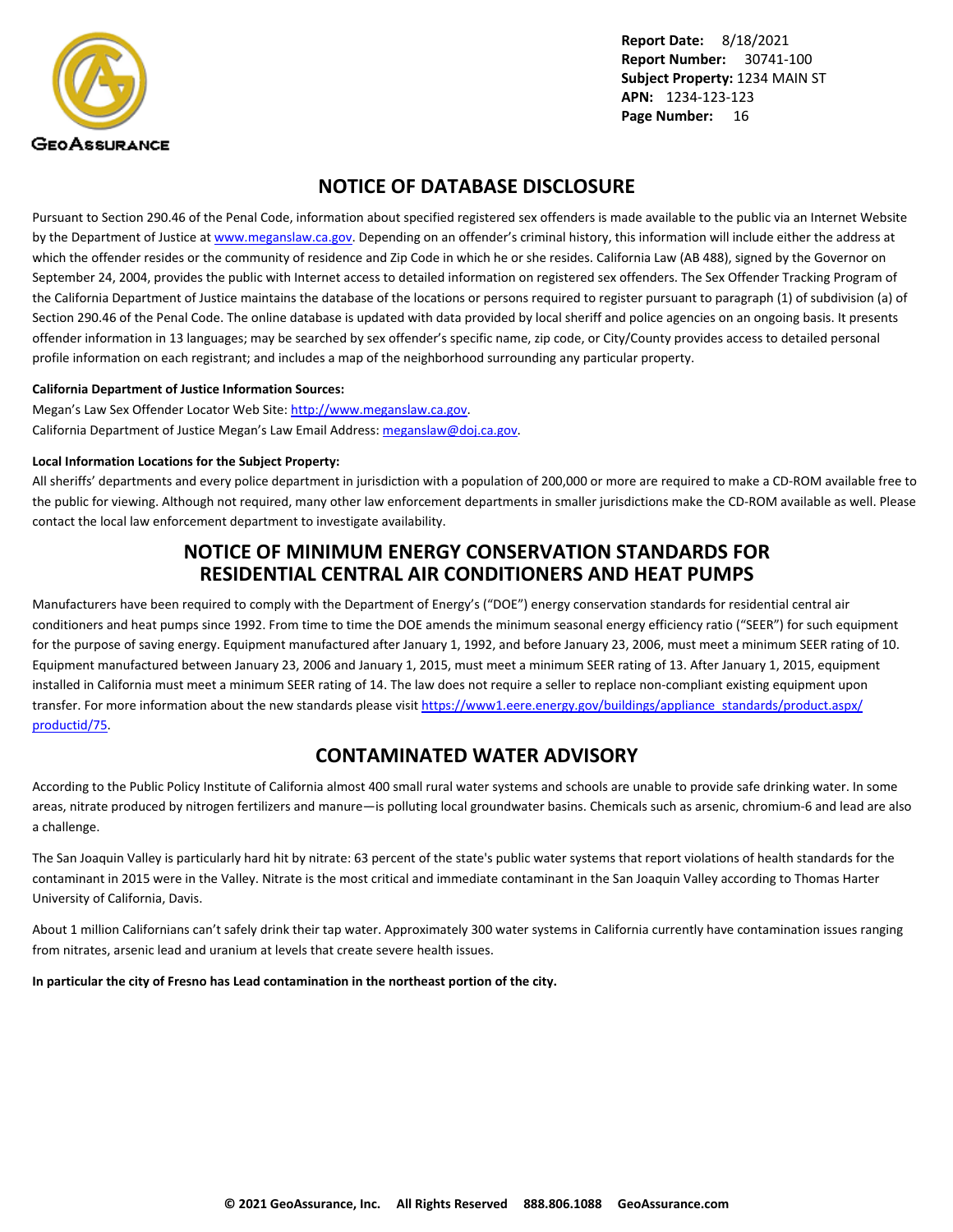<span id="page-18-0"></span>

### **NOTICE OF CALIFORNIA'S 2013 ENERGY EFFICIENCY STANDARDS**

Public Resources Code Sections 25402 and 25402.1 were enacted in 1975 as part of the enabling legislation establishing the California Energy Commission and its basic mandates. These sections require the Energy Commission to adopt, implement, and periodically update energy efficiency standards for both residential and nonresidential buildings.

 The Standards must be cost effective based on the life cycle of the building, must include performance and prescriptive compliance approaches, and must be periodically updated to account for technological improvements in efficiency technology. Accordingly, the California Energy Commission has adopted and periodically updated the Standards (codified in Title 24, Part 6 of the California Code of Regulations) to ensure that building construction, system design and installation achieve energy efficiency and preserve outdoor and indoor environmental quality. The Standards establish a minimum level of building energy efficiency. A building can be designed to a higher efficiency level, resulting in additional energy savings.

 The 2013 Building Energy Efficiency Standards, which are effective July 1, 2014, focus on several key areas to improve the energy efficiency of newly constructed buildings and additions and alterations to existing buildings, and include requirements that will enable both demand reductions during critical peak periods and future solar electric and thermal system installations. The most significant efficiency improvements to the residential Standards are proposed for windows, envelope insulation and HVAC system testing. The most significant efficiency improvements to the nonresidential Standards are proposed for lighting controls, windows, unitary HVAC equipment and building commissioning. New efficiency requirements for process loads such as commercial refrigeration, data centers, kitchen exhaust systems and compressed air systems are included in the nonresidential Standards. The 2013 Standards include expanded criteria for acceptance testing of mechanical and lighting systems, as well as new requirements for code compliance data to be collected in a California Energy Commission-managed repository. Compliance with the standard is assured by hiring a contractor who is properly licensed, and doing the installation with a building permit so that the City Building Inspector can check the work when completed. For more information, visit [http://](http://www.energy.ca.gov/title24/2013standards/) [www.energy.ca.gov/title24/2013standards/](http://www.energy.ca.gov/title24/2013standards/).

### **NOTICE OF HOME ENERGY EFFICIENCY IMPROVEMENTS TAX CREDIT ADVISORY**

According to the DOE, the higher replacement cost of SEER compliant air conditioning system will be offset by a savings of up to 23 percent in monthly energy costs. The California Energy Commission notes that leaking ductwork accounts for up to 25 percent of the heating costs of a typical home. Therefore, compliance with the new Federal and State standards offers substantial benefits to the property owner, as well as significant environmental benefits through decreased energy consumption, compared with older systems. In addition, consumers who purchase and install specific products, such as energy efficient windows, insulation, doors, roofs, and heating and cooling equipment in the home can receive a tax credit of up to \$500 beginning January 2006. For more information visit [http://www.energy.gov/taxbreaks.htm.](http://www.energy.gov/taxbreaks.htm)

### **NOTICE OF WILLIAMSON ACT**

The [Williamson Act](http://www.conservation.ca.gov/dlrp/lca) (California Land Conservation Act of 1965: Government Code Section 51200 et. seq.) is a state agricultural land protection program in which local governments elect to participate. The intent of the program is to preserve agricultural lands by discouraging their premature and unnecessary conversion to urban uses. No later than 20 days after a city or county enters into a contract with a landowner pursuant to this chapter, the clerk of the board or council, as the case may be, shall record with the county recorder a copy of the contract which would impart notice and therefore appear in the title report.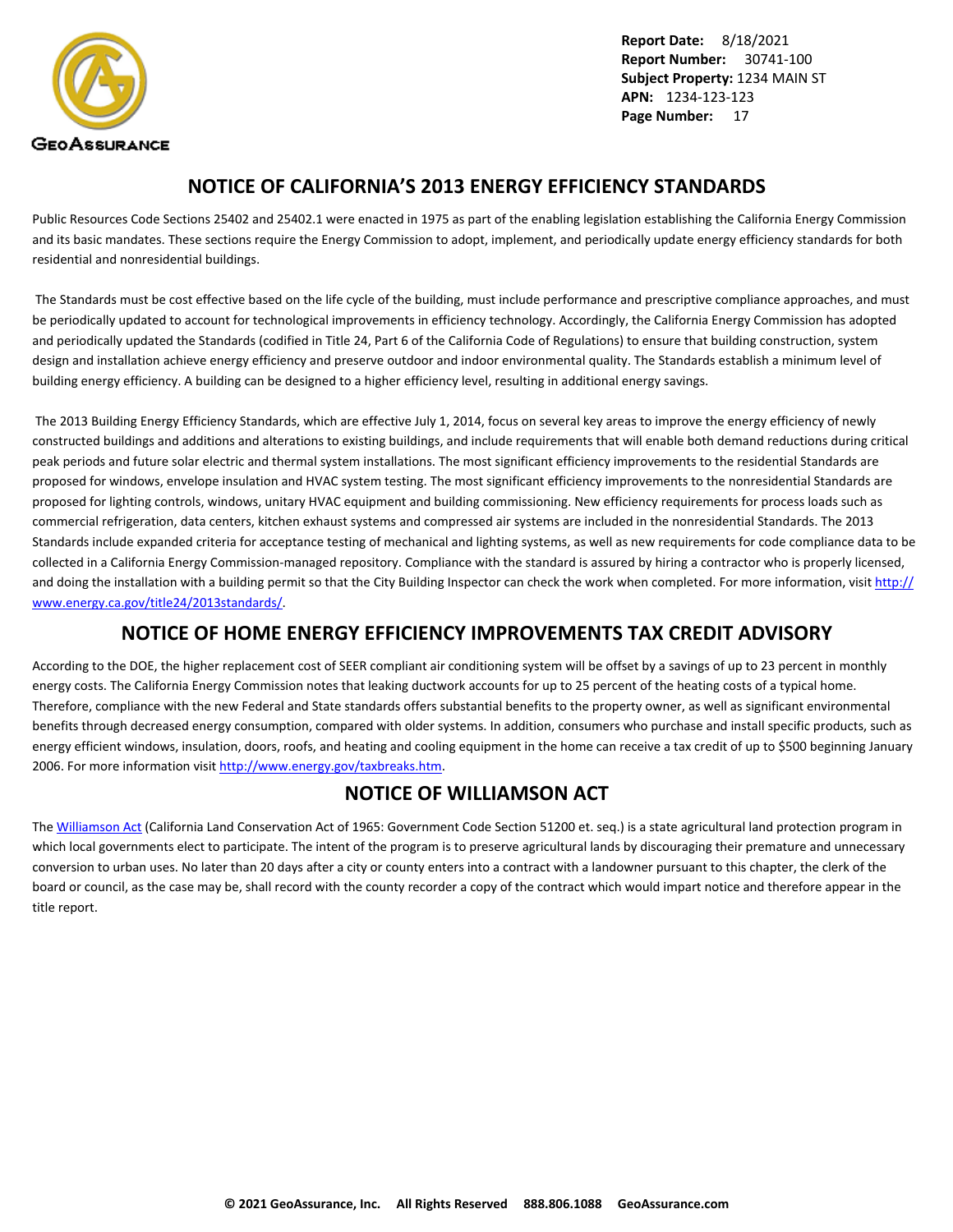<span id="page-19-0"></span>

### **MOLD ADDENDUM**

All prospective home and condominium purchasers are advised to thoroughly inspect the Property for mold. Mold may appear as discolored patches or cottony or speckled growth on walls, furniture, or floors, and it often has an earthy or musty odor. Mold may also grow beneath water-damaged surfaces and floors, behind walls and above ceilings. Therefore, if a property has an earthy smell or musty odor, mold contamination may exist even if no actual mold growth is visible.

Mold only needs a food source (any organic material such as wood, paper, dirt or leaves) and moisture to grow. There are many potential food sources for mold in homes. Therefore, preventing excess moisture is the key to preventing mold growth. Excess moisture can come from many sources, including flooding, plumbing or roof leaks, lawn sprinklers hitting the house, air conditioner condensation, humidifiers, overflow from sinks and sewers, steam, and wet clothes drying indoors. Be sure to inspect the Property for sources of excess moisture, current water leaks and evidence of past water damage. Once mold is found and the contaminated area properly cleaned up, mold growth is likely to recur unless the source of moisture is also eliminated.

If it is suspected that the Property has a mold problem, be sure to have a qualified inspector conduct a more thorough inspection. All areas contaminated with mold should be properly and thoroughly remediated.

Additional information can be found in the Homeowner's Guide to Earthquake Safety and Environmental Hazards and in the following publication:

#### **Mold In My Home: What Do I Do?**

Available online at [http://www.cdph.ca.gov/programs/IAQ/Documents/MIMH\\_2012-07-05.pdf](http://www.cdph.ca.gov/programs/IAQ/Documents/MIMH_2012-07-05.pdf). For more information visit: <www.cal-iaq.org>

### **NOTICE OF METHAMPHETAMINE CONTAMINATION**

The Methamphetamine Contaminated Property Act of 2005 requires the clean up of the property so it can be safe for occupancy if the property is found to be contaminated. In addition the bill provides for the imposition of a civil penalty (fines up to \$5,000) upon a property owner who does not provide a notice or disclosure in writing and acknowleged by the buyer as required by the act, or upon a person who violates an order issued by the local health officer prohibiting the use or occupancy of a property contaminated by a methamphetamine laboratory activity.

This law also requires the Department of Environmental Health (DEH) to respond to complaints of potentially contaminated property which includes evaluating the property, testing for contamination, notifying and posting of warning notices, issuing orders prohibiting occupancy if the site is not safe, as well as overseeing the ultimate return of the property to a safe environment. Property owners are responsible for all the costs that may be associated with these actions.

### **NOTICE OF ABANDONED WELLS**

According to the California Department of Water Resources an abandoned or "permanently inactive well" is a well that has not been used for a period of one year. Abandoned wells that are not properly sealed are a potential hazard to people and animals and may be a potential site of illegal waste disposal. Abandoned wells may allow contamination of groundwater. Abandoned wells should be destroyed in accordance with methods developed by the Department of Water Resources pursuant to Section 13800 of the Water Code.

### **NOTICE OF OIL AND GAS WELLS**

California is a leading oil producer with most production in Los Angeles, Kern, Fresno, and Ventura Counties. There are thousands of idle and "orphan" wells. An idle well is a well that has not produced oil and/or gas or has not been used for fluid injection for six months during the last five years. The Division of Oil, Gas, and Geothermal Resources tracks and maintains an idle-well inventory. According to the Division an abandoned or "orphan" well is a well that has been deserted and has no viable operator or owner. The Division plugged 1,062 orphan wells from 1977 to 2004 at a cost of 14.8 million dollars. Oil and gas wells pose a threat to humans for fall hazard, fire hazard, groundwater contamination, methane gas seeps, and other hazards.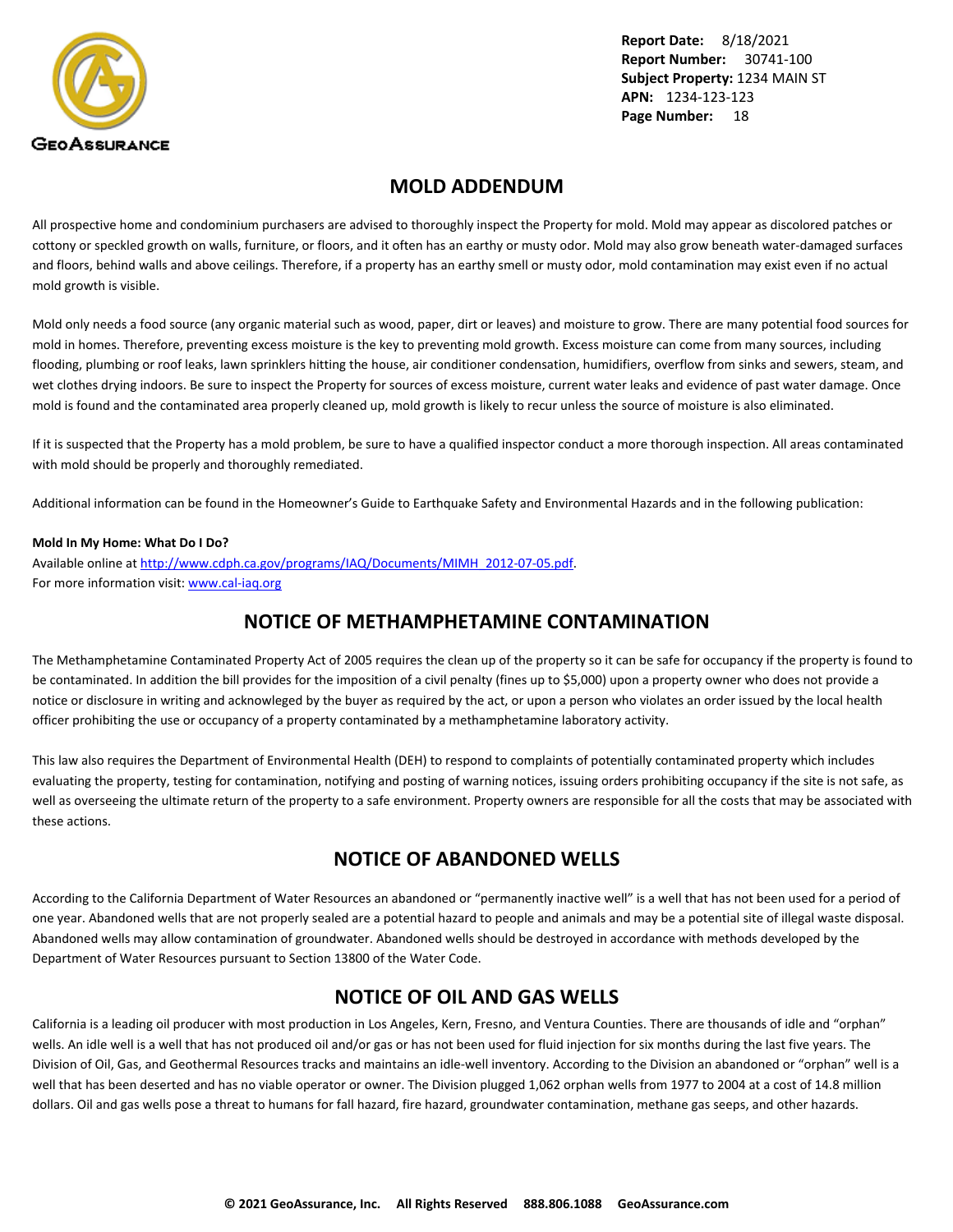<span id="page-20-0"></span>

### **NOTICE OF NATURALLY OCCURRING ASBESTOS**

Asbestos refers to naturally-occurring fibrous minerals found throughout the State of California. Serpentine, an ultra-mafic rock, contains asbestos and is commonly found in the Sierra foothills, the Coast Ranges, and the Klamath Mountains. On residential properties, naturally-occurring asbestos sources are typically dust from unpaved roads or driveways. Paving the unpaved driveways or roads can help to reduce exposure to asbestos. Asbestos is a known carcinogen and exposure may increase the risk of lung cancer. It is recommended that prospective buyers in an area designated as a Naturally Occurring Asbestos Zone consult an appropriate expert(s) who can test and identify naturally occurring asbestos rocks, on or near the property, which are exposed and may present a health risk. For more information please visit the Air Resources Board of the California Environmental Protection Agency website: [http://](http://www.arb.ca.gov/homepage.htm) [www.arb.ca.gov/homepage.htm](http://www.arb.ca.gov/homepage.htm).

### **RADON GAS ADVISORY**

THE COUNTY IN WHICH THE SUBJECT PROPERTY IS LOCATED IS DESIGNATED ZONE  $\overline{2}$  FOR RADON GAS POTENTIAL

Radon is a gas that is produced from the radioactive decay of uranium and thorium found in certain rock and soil types. Radon, an odorless and colorless gas, can move from the soil into buildings. Exposure to concentrated levels of radon can increase a person's risk of developing lung cancer.

The Highest Radon Potential, Zone 1, is set at 4.0pCi/l and above by the U.S. Environmental Protection Agency ("EPA"). Moderate Radon Potential, Zone 2, is set at between2.0pCi and 4.0pCi/l. Low Radon Potential, Zone 3, is set at less than 2.0pCi/l. The EPA recommends indoor radon testing for all homes and recommends radon reduction measures for homes with radon levels of 4.0pCi/l and above. Radon testing kits can be purchased by homeowners or homeowners can hire contractors to provide the testing. For more information please visit <http://GeoAssurance.com/booklets/RadonInformation.pdf>.

### **NOTICE OF ABANDONED MINES ADVISORY**

According to the Abandoned Mine Lands Unit of the State of California Department of Conservation, there are more than 165,000 mines features on more than 47,000 abandoned mine sites in the State of California. Approximately 84 percent of those sites contain physical safety hazards. The public is warned against entering any open shafts or mine openings. For more information please visit the Abandoned Mine Lands Unit website: [http://](http://www.conservation.ca.gov/omr/abandoned_mine_lands/Pages/Index.aspx) [www.conservation.ca.gov/omr/abandoned\\_mine\\_lands/Pages/Index.aspx](http://www.conservation.ca.gov/omr/abandoned_mine_lands/Pages/Index.aspx).

### **WOOD-BURNING HEATER ADVISORY**

The Clean Air Act is the law that defines EPA's responsibilities for protecting and improving the nation's air quality and the stratospheric ozone layer. Using a nationwide network of monitoring sites, EPA has developed ambient air quality trends for particle pollution, also called Particulate Matter (PM). Under the [Clean Air](http://www.epa.gov/airtrends/pm.html) Act, EPA sets and reviews national air quality standards for PM. Air quality monitors measure concentrations of PM throughout the country. EPA, state, tribal and local agencies use that data to ensure that PM in the air is at levels that protect public health and the environment.

"Particulate matter," also known as particle pollution or PM, is a complex mixture of extremely small particles and liquid droplets. Particle pollution is made up of a number of components, including acids (such as nitrates and sulfates), organic chemicals, metals, and soil or dust particles. The size of particles is directly linked to their potential for causing [health](http://www.epa.gov/pm/) problems. EPA is concerned about particles that are 10 micrometers in diameter or smaller because those are the particles that generally pass through the throat and nose and enter the lungs. Once inhaled, these particles can affect the heart and lungs and cause serious health effects. "Fine particles," such as those found in smoke and haze, are 2.5 micrometers in diameter and smaller. Approximately 10 million wood stoves are currently in use in the United States, and 70 to 80 percent of them are older, inefficient, conventional stoves that pollute.

[The Great American Woodstove Changeout](http://www.epa.gov/woodstoves/changeout.html) is a voluntary program designed to reduce particle pollution from woodstoves by encouraging people to replace older, more polluting stoves with EPA-certified stoves and fireplace inserts. It also provides information on building more efficient, less polluting fires. Certain jurisdictions have established legal requirements to reduce wood smoke. For example, some communities have restrictions on installing woodburning appliances in new construction. For more information on possible regulations in your area go to<http://www.epa.gov/burnwise/ordinances.html>.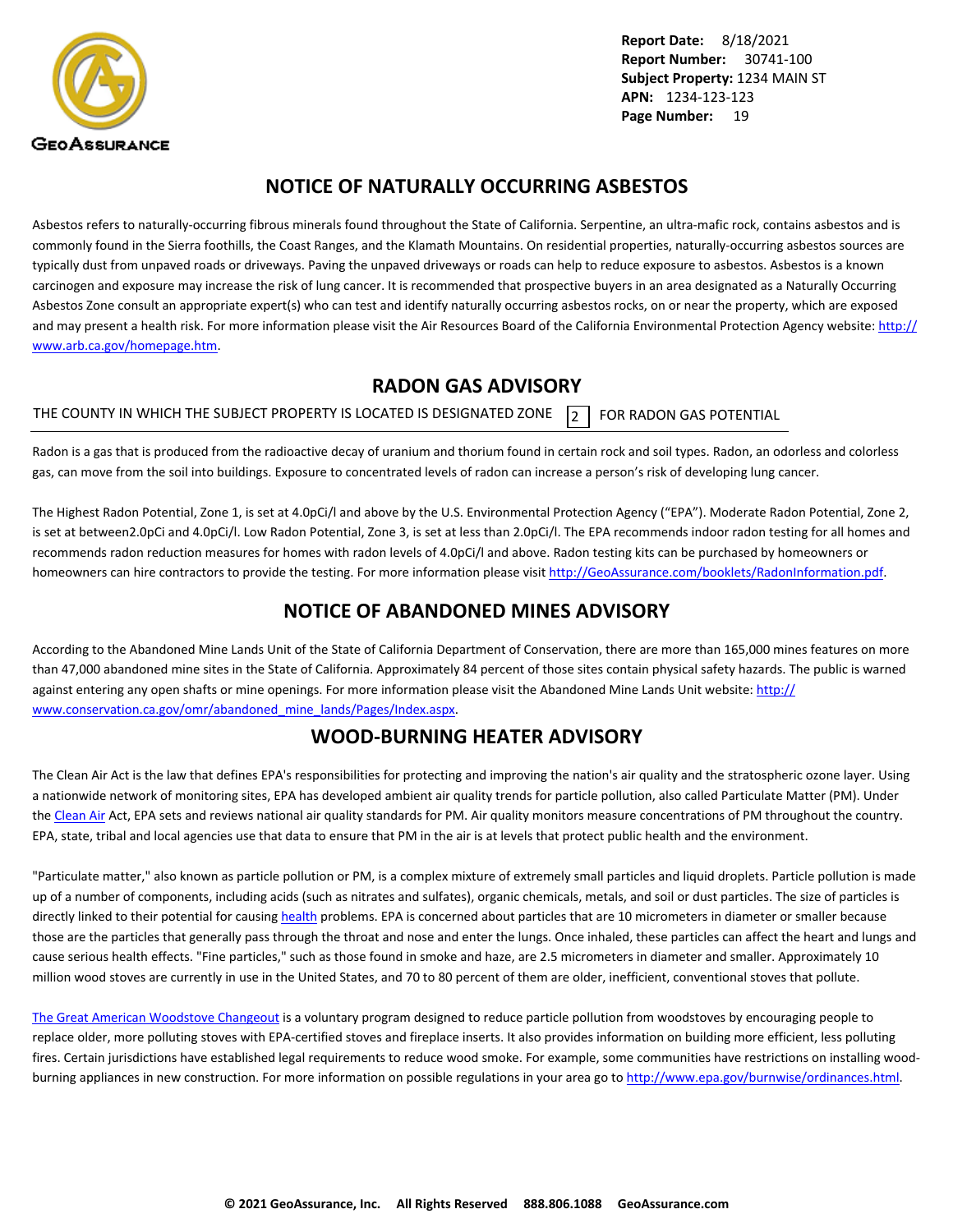<span id="page-21-0"></span>

### **TERMS AND CONDITIONS**

1. This GeoAssurance Natural Hazard Disclosure Report ("Report") was prepared solely for one transaction and one escrow, as described on page 1 (collectively, the "Transaction"). This Report was prepared by GeoAssurance, Inc. ("GeoAssurance"). This Report may be used solely between this seller and this buyer for that single Transaction related to the property address and assessor's parcel number ("Property") provided to GeoAssurance.

2. Only the seller, buyer, listing agent/broker and selling agent/broker, if any, involved in the Transaction (collectively, the "Recipients") may use and rely on this Report and only after they have paid in full for the Report. Neither lenders nor subsequent buyers of the Property may use or rely on this Report. There are no third party beneficiaries to this Report even if they have a foreseeable relationship with any of the Recipients, or with the Property. This Report is time-sensitive; its information is accurate only as of the date referenced on Page 1 (the "Effective Date"). Taxes, governmental legislation and other matters affecting the Property after the Effective Date are not disclosed, and GeoAssurance expressly disclaims any duty to supplement this Report to disclose any taxes, legislation, changes or charges becoming effective after the Effective Date. If the Transaction does not close within a reasonable time after the Effective Date, GeoAssurance strongly recommends that a new report be ordered.

3. This Report may not be used in conjunction with any Natural Hazard Disclosure Statement ("NHDS") other than the NHDS issued as part of this Report. This Report may have an effect on the value of the Property; nevertheless, this Report may not be used in connection with any appraisal or valuation of the Property, or for any other valuation purposes. This Report is protected by copyright, trademark and other intellectual property laws and may not be copied or reproduced in any manner. Violators will be prosecuted as permitted by law.

4. GeoAssurance has not visually inspected the Property. Instead, this Report refers specifically to certain records, statutes and other information provided by various governmental agencies and third parties. In particular, the information contained in the tax disclosures are obtained from independent third parties. GeoAssurance has no way to verify the accuracy or completeness of this information, but has assumed the information is accurate and complete. If such information is not accurate or complete, GeoAssurance cannot and shall not be liable or responsible for such omissions or inaccuracies. GeoAssurance further shall not be liable or responsible for omissions or inaccuracies in the Report that the Recipients, or any of them, knew or should have known as of the Effective Date. This Report does not disclose whether the Property is contaminated with hazardous substances.

5. There may be other disclosures required by California law; GeoAssurance makes no representations or warranties as to the adequacy or accuracy of any other representations, warranties or disclosures required under other such laws. GeoAssurance shall not be liable or responsible for failing to disclose any matters not known to GeoAssurance, not shown on the maps used by GeoAssurance, not recorded in the public record as of the Effective Date, or not included within the categories of items included in the Report. GeoAssurance's total liability and responsibility to any Recipient for any liabilities, causes of action, claim or claims, including but not limited to any claim for breach of contract or negligence, shall be limited to actual proven damages measured by the difference in fair market value of the Property on the Effective Date, if any, caused by GeoAssurance's error. Any action initiated relative to the Report shall be governed by the laws of the State of California without regard to conflicts of law principles. In the event of any error, omission or inaccuracy in the GeoAssurance Report for which GeoAssurance is liable, GeoAssurance reserves the right to assume defense of the action and/or, compromise or settle the matter with the Recipients, or any of them. The Recipients, and each of them, expressly waive the benefits of Civil Code Section 2778.

6. Recipients are encouraged to contact a local insurance agent regarding earthquake insurance, fire insurance and flood insurance. Recipients also may contact the National Flood Insurance Program regarding flood insurance. If there is a dispute involving a FEMA flood determination, GeoAssurance shall obtain a "Flood Certificate" from a flood insurance company admitted and licensed to do business in California. The determination shown on the Flood Certificate shall be final and binding as to whether the Property is or is not in Zone "A" or "V" as shown on Flood Insurance Rate Map panels. The issuance of a "Flood Certificate" showing that a property is not in Zone "A" or "V" does not guarantee that the entire parcel of property is outside of the area designated by FEMA as at risk of a flood. GeoAssurance is not and shall not be responsible or liable for any costs, losses, or compensatory or consequential damages arising from earthquakes, fires or floods.

7. If the Transaction involves multiple adjacent parcels, the parcel shown on Page 1 of this Report is regarded as the "Primary Parcel," and the disclosures contained in the Report operate as if only a single parcel is involved. In other words, even if a matter affects only one parcel, it will be disclosed as affecting all of the parcels. For parcel-by-parcel disclosures, individual reports must be ordered separately for each parcel. With regard to Mello-Roos Community Facilities Districts, Special Assessment Districts (1915 Bond Act) (collectively, "Mello-Roos/SAD") tax disclosures and the property tax breakdown (if included), the tax information is provided only for the Primary Parcel.